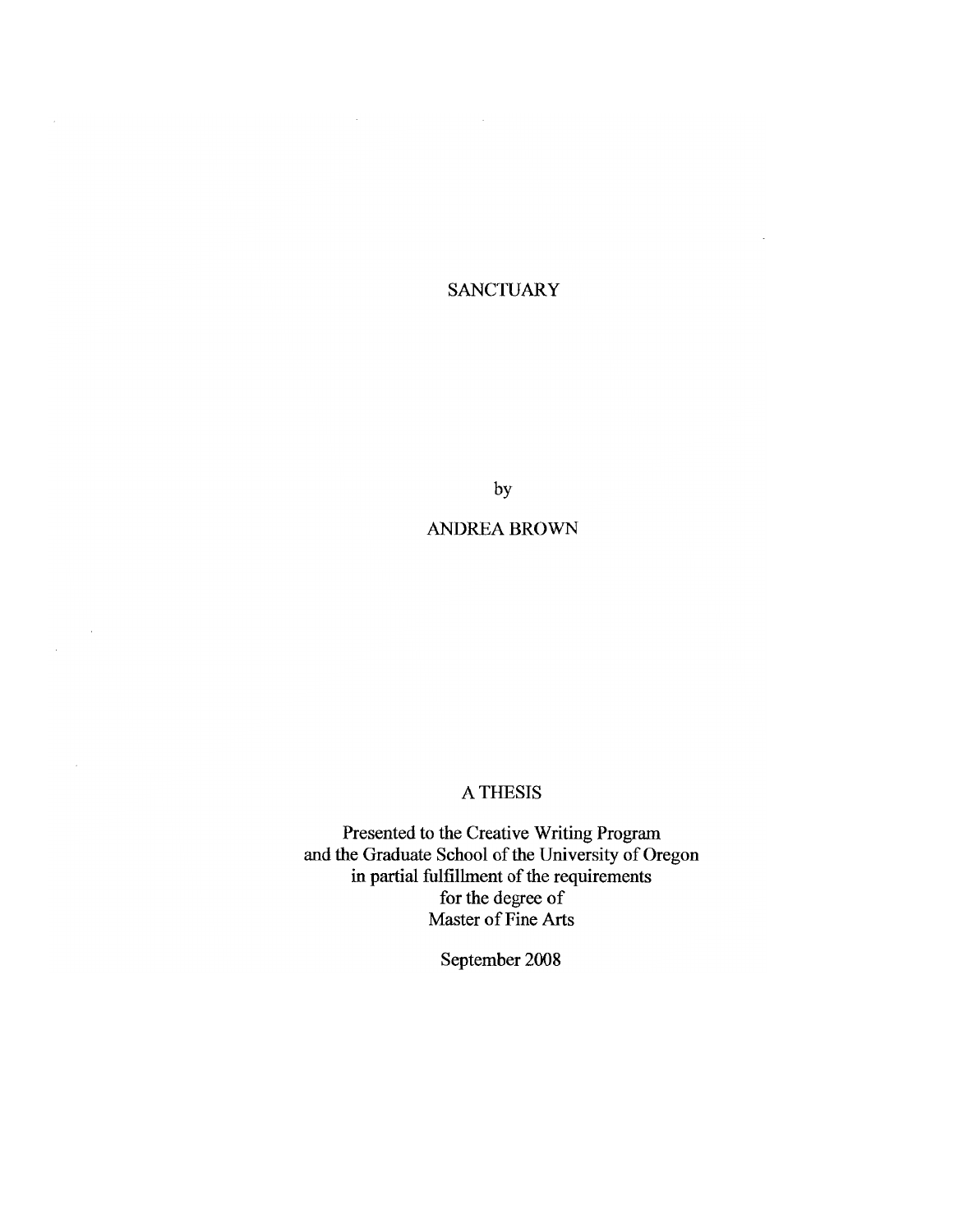"Sanctuary," a thesis prepared by Andrea Brown in partial fulfillment of the requirements for the Master of Fine Arts degree in the Creative Writing Program. This thesis has been approved and accepted by:



Garrett K Hongo, Chair of the Examining Committee/ Thesis Advisor

 $rac{29\mu\text{e}^{9}}{2008}$ 

Accepted by:



Dean of the Graduate School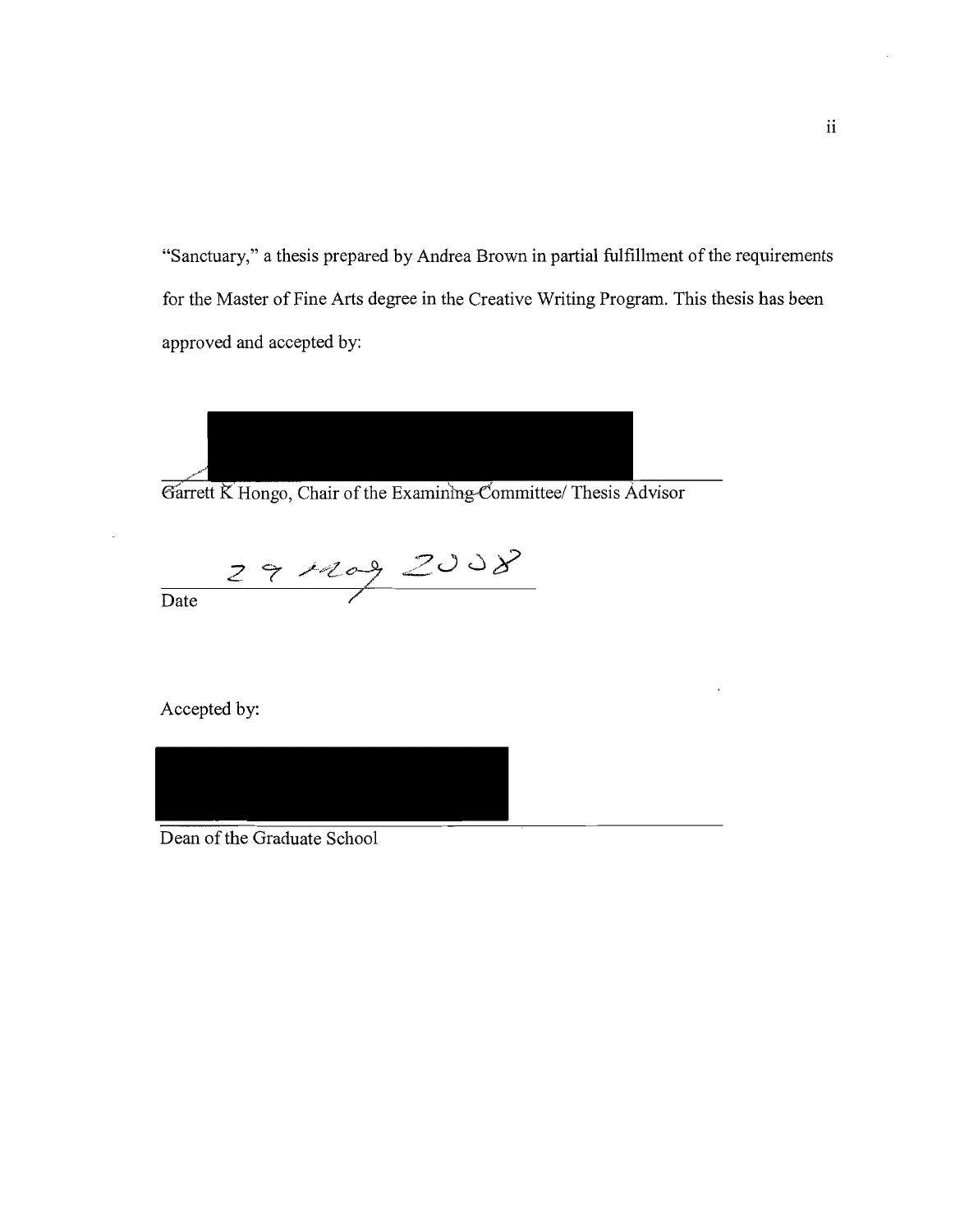© 2008 Andrea Brown

 $\label{eq:2.1} \frac{1}{\sqrt{2}}\int_{\mathbb{R}^3}\frac{1}{\sqrt{2}}\left(\frac{1}{\sqrt{2}}\right)^2\frac{1}{\sqrt{2}}\left(\frac{1}{\sqrt{2}}\right)^2\frac{1}{\sqrt{2}}\left(\frac{1}{\sqrt{2}}\right)^2.$ 

 $\label{eq:2.1} \frac{1}{\sqrt{2}}\int_{\mathbb{R}^3} \frac{d\mu}{\sqrt{2}} \, \frac{d\mu}{\sqrt{2}} \, \frac{d\mu}{\sqrt{2}} \, \frac{d\mu}{\sqrt{2}} \, \frac{d\mu}{\sqrt{2}} \, \frac{d\mu}{\sqrt{2}} \, \frac{d\mu}{\sqrt{2}} \, \frac{d\mu}{\sqrt{2}} \, \frac{d\mu}{\sqrt{2}} \, \frac{d\mu}{\sqrt{2}} \, \frac{d\mu}{\sqrt{2}} \, \frac{d\mu}{\sqrt{2}} \, \frac{d\mu}{\sqrt{2}} \, \frac{d\mu}{$ 

 $\sim 10$ 

 $\frac{1}{2} \frac{1}{2} \frac{1}{2} \frac{1}{2} \frac{1}{2}$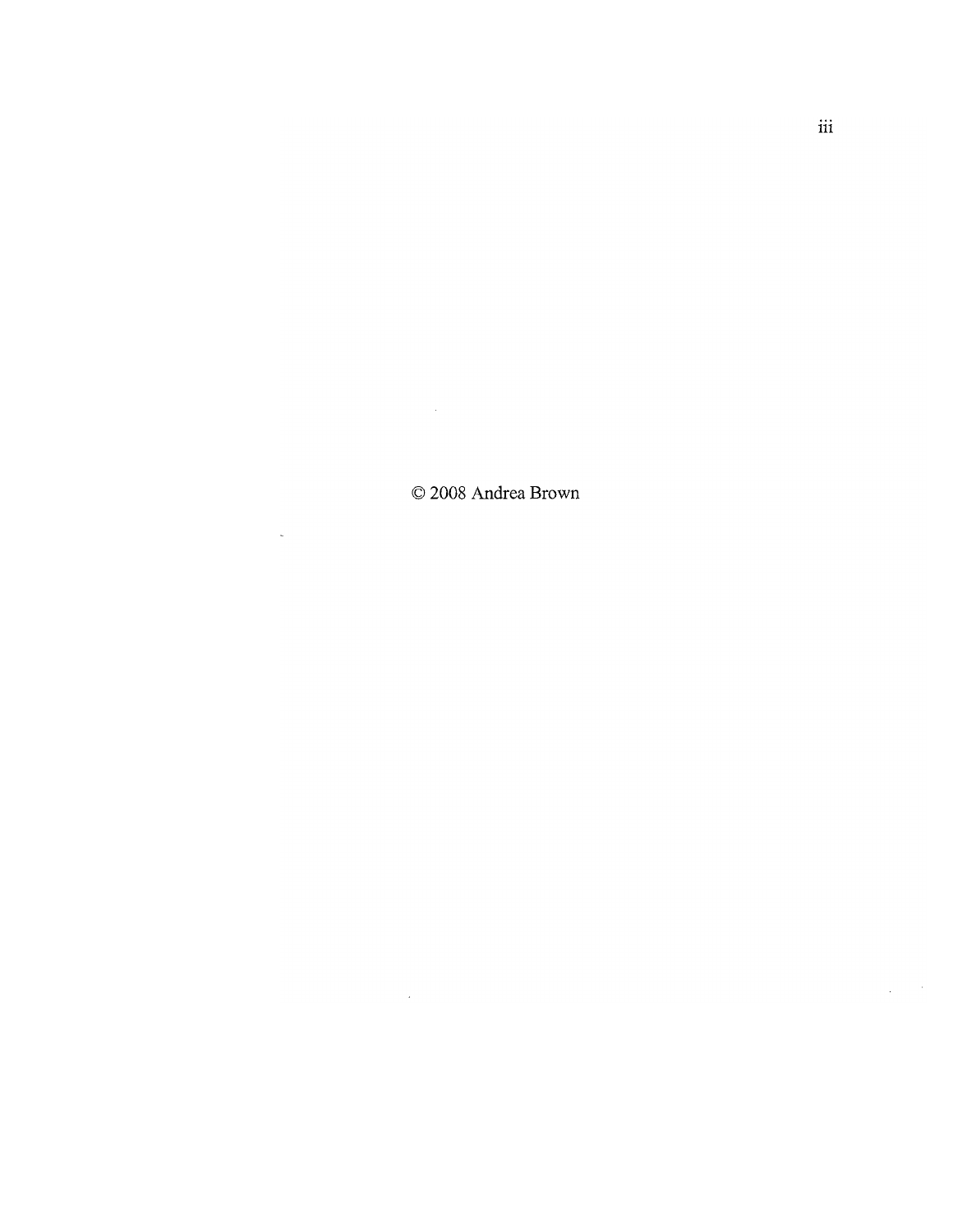### CURRICULUM VITAE

# NAME OF AUTHOR: Andrea Brown

PLACE OF BIRTH: St. Louis, MO

DATE OF BIRTH: November 28,1979

## GRADUATE AND UNDERGRADUATE SCHOOLS ATTENDED:

University of Oregon, Eugene, Oregon

Hollins University, Roanoke, Virginia

University of Legon, Ghana, West Africa

University of Vermont, Burlington, Vermont

University of Havana, Havana, Cuba

## DEGREES AWARDED:

Master of Fine Arts, Creative Writing, August 2008, University of Oregon Graduate Certificate, Women Studies, August 2008, University of Oregon Bachelor of Arts, English/Creative Writing, May 2002, Hollins University

## AREAS OF SPECIAL INTEREST:

Poetry

Queer Ethnic Studies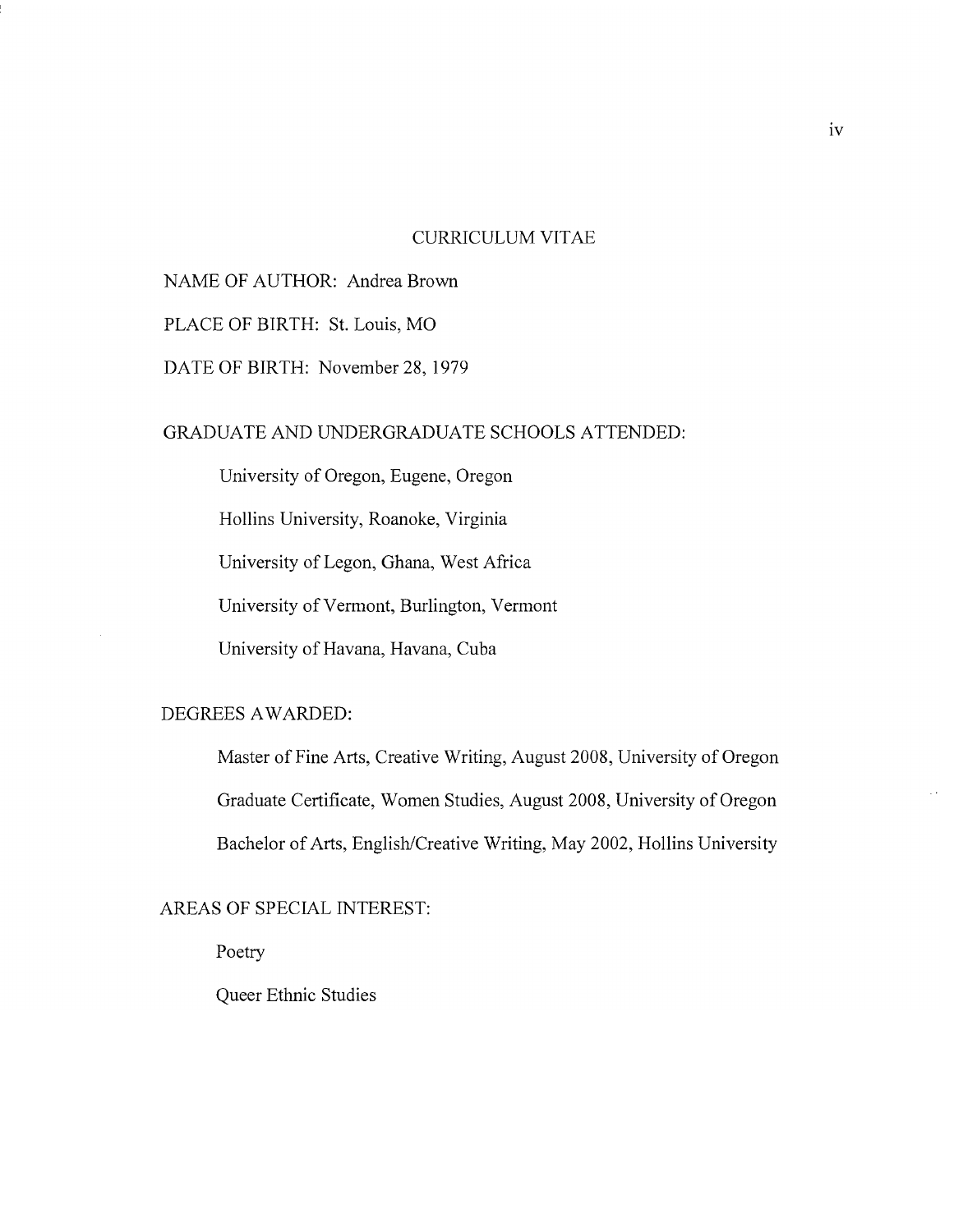## PROFESSIONAL EXPERIENCE:

Graduate Teaching Fellow, University of Oregon 2006-2008 Creative Writing Composition Ethnic Studies Women & Gender Studies

Youth Project Coordinator, Bay Area Community Resources 2004-2006

### GRANTS, AWARDS AND HONORS:

Cave Canem Fellowship, Cave Canem Foudation 2008

Starlin Award, University of Oregon 2007

Graduate Teaching Fellowship, University of Oregon 2006

Idyllwild Fellowship, Idyllwild Summer Writing Program 2005

Voices of our Nation Scholar, VONA 2005

UCLA Community Scholar, University of California Los Angeles, 2003

Zora Neal Hurston Scholar, Naropa Institute 2002

PUBLICATIONS:

brown, drea. "june monday, feeding aedes dorsalis, pulling time." *Asili the Journal* Volume 6 April/May/June 2006 <http://asilithejournal.com/ASILI/VOLUMES/Vol%20VI-2/Vol%20VI-2.htm>

brown, drea. *born brown.* Nursha Project, Oakland, CA 2004

brown, drea. "the secret history." *Margie Review 2002*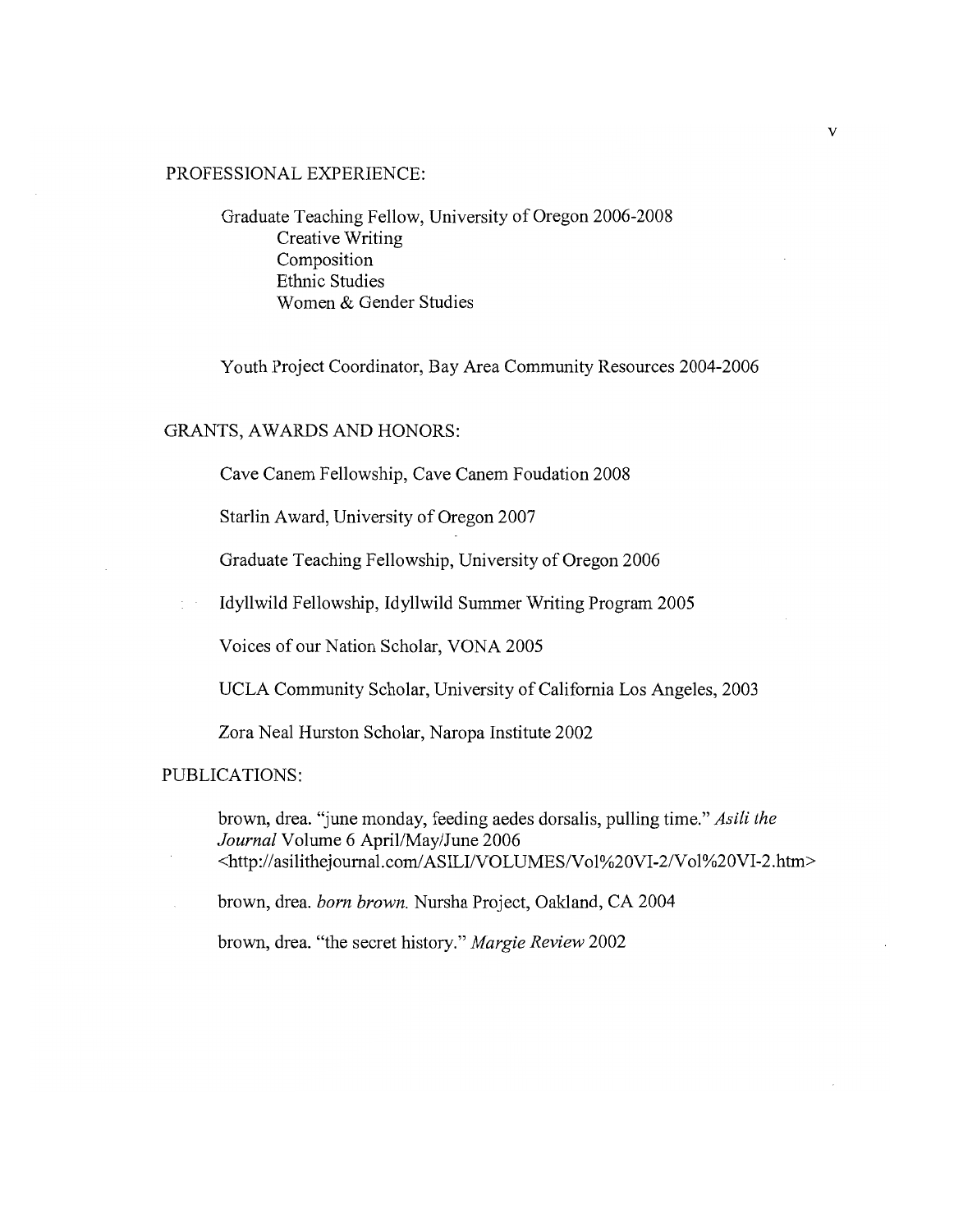# TABLE OF CONTENTS

i.

 $\mathcal{A}^{\mathcal{A}}$ 

 $\mathcal{L}^{\text{max}}_{\text{max}}$  and  $\mathcal{L}^{\text{max}}_{\text{max}}$ 

 $\sim 10^{-10}$ 

| Title | Page |
|-------|------|
|       |      |
|       |      |
|       |      |
|       |      |
|       |      |
|       |      |
|       |      |
|       |      |
|       |      |
|       |      |
|       |      |

 $\sim$   $\sim$ 

 $\hat{\mathcal{L}}$ 

J,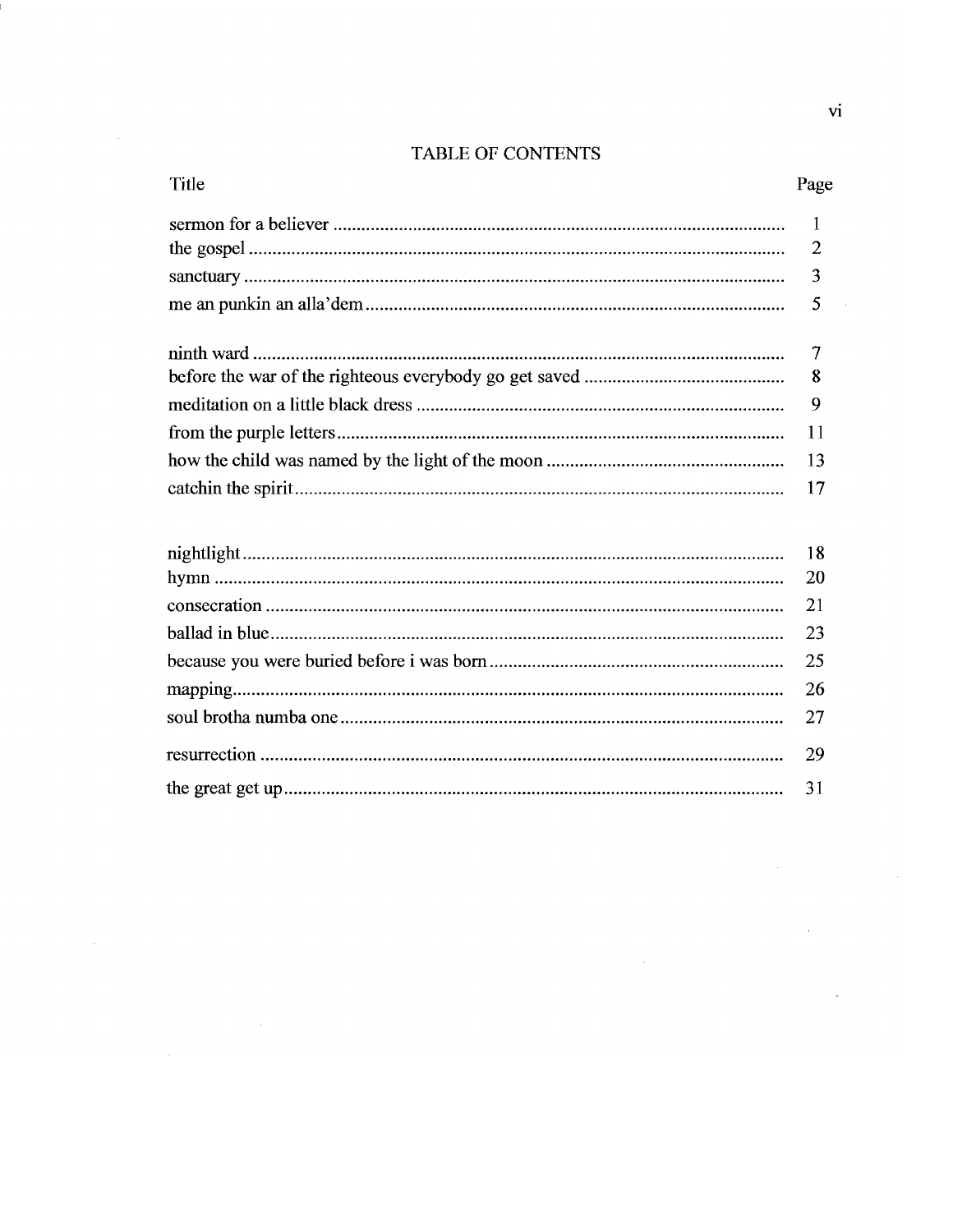## **sermon for a believer**

listen to me church i'm saved and sanctified can i get a witness in here some call me crazy cause i believe in the magnificence of the invisible i cling like a mustard seed cause i know the lepers itch i been the abominable bout died but grabbed a hem got healed got joy an nothin to fear

when jonah was in the whale belly shamed worn wary

who you think he turn to in his bitter hours of trouble who you think he need he kneel on that whales tongue an beg away evil three bleak days an nights he breathe belly and gawd in prayer

i believe the sea split and gawd made it to bleed he flood the fools made tap water wine keep yo cup full feed a a crowd with twenty loaves plague the masters with lice and toads delivered shadrach meshach and abednego church its possible to clean the sin sick soul to save the faithful

the lawd my shepard though invisible makes the rock cry out and the river bubble believe of me what you will this i know gawd changed my name calls me miracle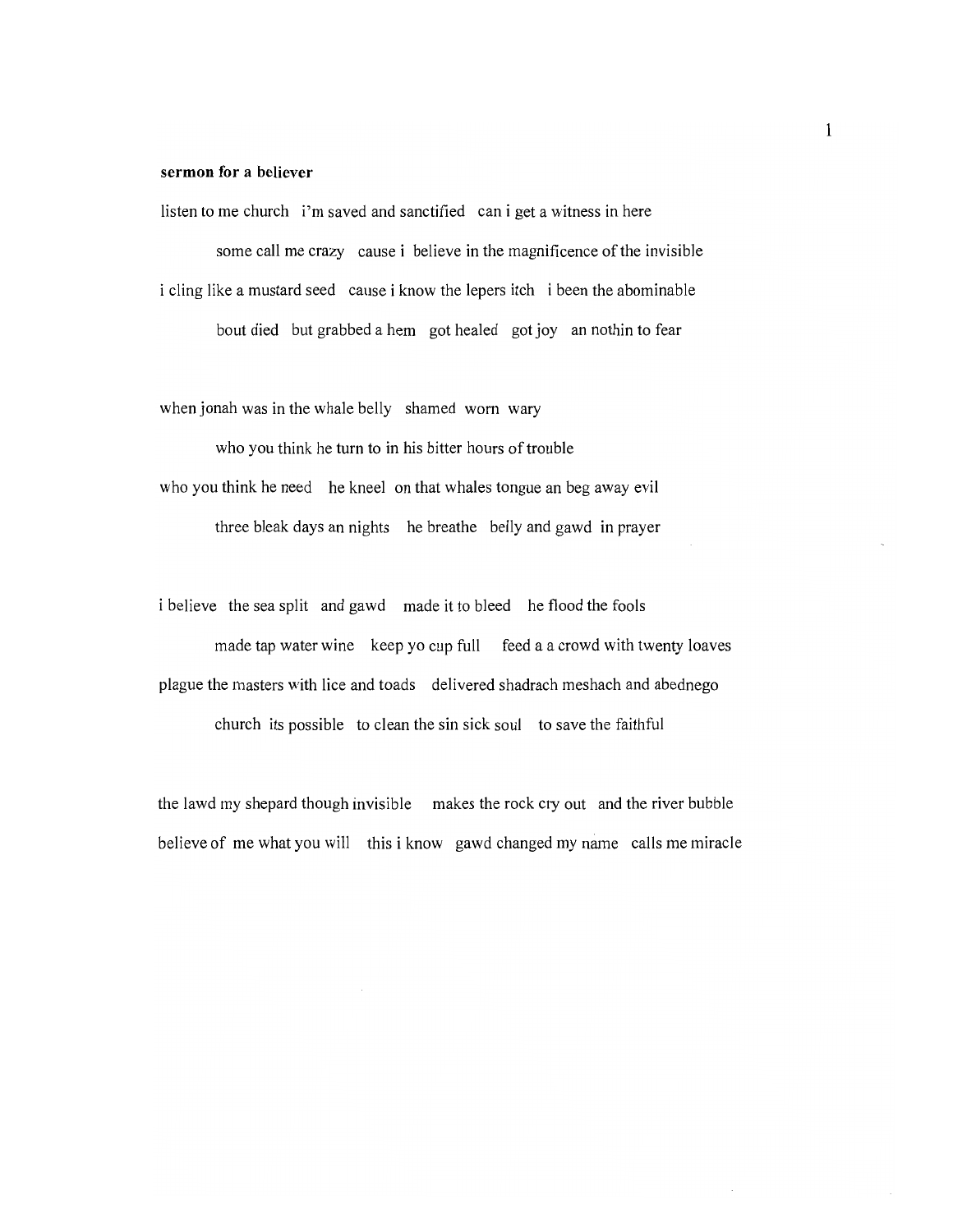#### **the** gospel

on a good sunday the gospel gone grab you by the feets and loose yo soul the cherubs gone sprout wings and things and leave they patent leather shoes the altos the tenors and sopranos the one baritone hallelu halleluuuhallelujah why don't you just clap yo hands why don't you let go and let gawd chillun why don't you let jeezus in and give it up to the holy ghost like sistah smith when her arms fly up and her platter rimmed hat fly out the pew she babel and flail and some gracious usher wave a funeral fan or the good-news bible in her face till her tongue crawl back in an she start signifyin bout the ol'

rugged cross an how much she tithe can we change the communion wine oh lawd my gawd let there be change in the offerin plate for a twenty let the congregation say aw yeh and amen the angels in heaven done signed my name on pastor's pearly gate cadillac car-note on his discover charge and his fine purple robes pinstriped suit and wingtipped shoes we give him plenty we give you the glory everyday twice on sundays lawd have mercy we have no shame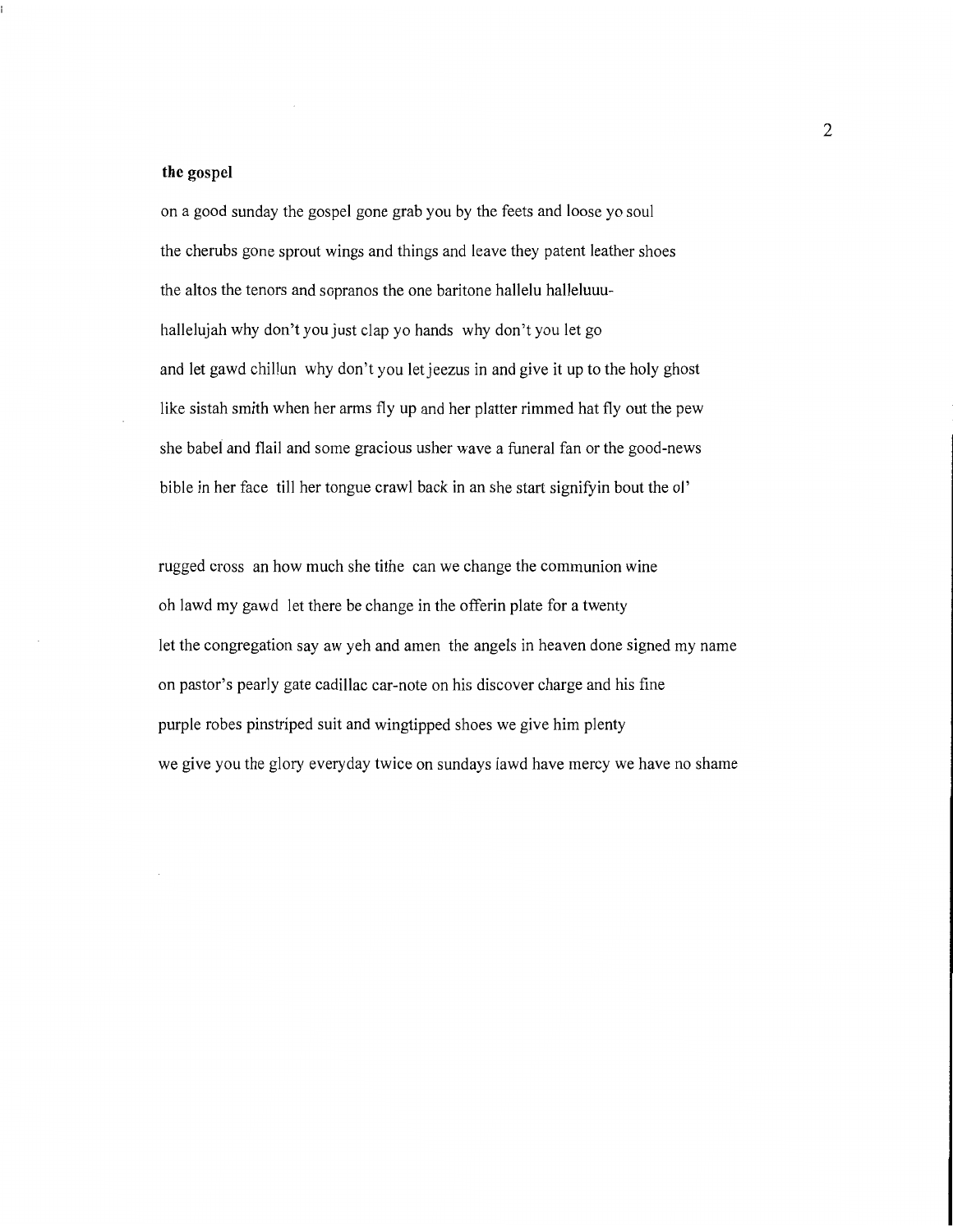#### **sanctuary**

we in gods basement heads bowed gathered in a circle of prayer

seven near bloods two sunday kin

one stranger

his carved smile a glow in the dark

wire rimmed eyes

electric against quick schemes of light

we young and black and masked

ghouls and witches a man with a hungry axe

the magic of voodoo vengeance the science

of patchwork and death

lawd bless this place and these demons we bout to become

our shotgun sanctuary a sore mouth its chapped lips a parted door its folding tongue a table where frankenstein resurrects every ten minutes these buckteeth closets this tar dark who knows what rot lines each crevice and cavity what god-spells forgotten choir robes what jack-o-lantern boy crouches in thick shadow

some closets keep memories like treasures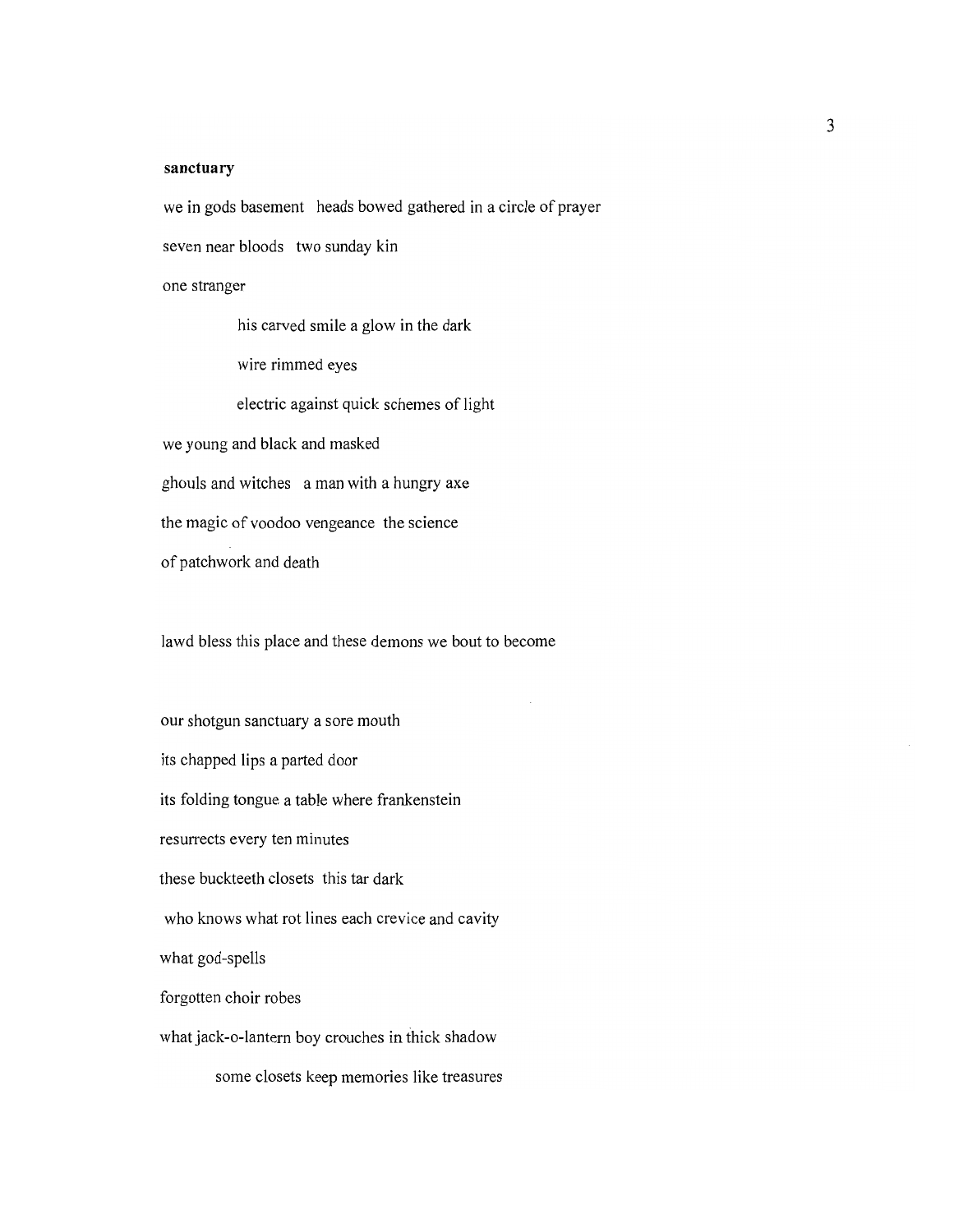and stains fluorescent in the dark some closets i know like a pit in broken bone a glow of grin sharpens into my neck

hardens between my legs pushes until blood

tells me mothers name as if i do not know tells me her choir space her solos that i should know he knows he pushes and tears me apart

while allagodschildren run wild in a mouth of flashing light

hush

he tells me

or he will tear her apart

i should kiss him here and here and here in a crack of space he tells me be obedient and jesus will surely bless me we who are cavernous and demonic choose our fate in bodies of dark under hi beam strobe and howling cassette when allagodschildrens come painted and costumed swinging hollow pumpkin heads filled with chocolate ghosts black and orange dyed caramels candied apples

wrapped and twist tied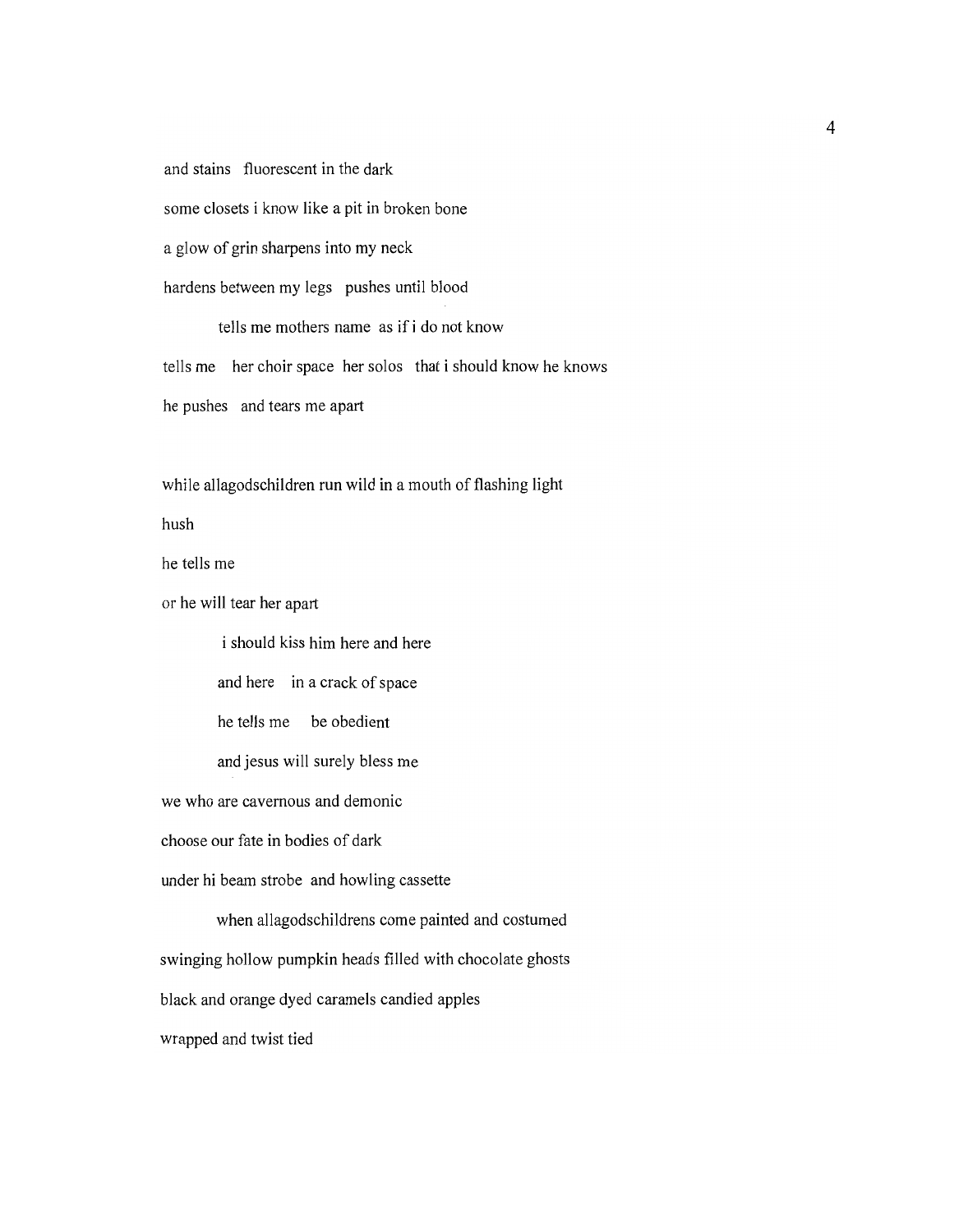#### me and punkin and alla'dem

when i was young and fat and bucktooth i jumped double dutch barefoot on the corner of lexington and plain we did ah mumbles side to side bent down to touch the black street me and punkin ah soles scrapin northside turf we bought penny candy at the IiI red store hurdled over sidewalk cracks and ran back to ah clothesline rope strung out in the grass ah callous feet ah twenty brown toes stuck wit tar and grass blades and Iii rocks we aim and shoot at passin cars, banana and cherry taffy in ah teeth we pray

in the alley for the baby we find wrapped in the sunday funnies and a pillowcase we pray cause we think she bout two and her mama must be in church or on the corner callin her name i tell my mama bout ah find and worry she bow her head and rock and moan like she grieving wit the holy ghost she tell me i can't play in the streets she don't want nobody findin me blue and black and dead i can't even roll in the grass just roller skate back and forth cross four feet of front porch but i make do and store

my jax in the missing brick space make blue kool-aid ice i don't need no store bought pickles i got jarred dills i just want a iiI bit of punkin and pray she come soon wit no shoes her mouth crackin and spittin sunflower seeds in the grass but she never do and i hear she hanging round the hustle brothas on the corner they smoke kools and take fortys to the head smash the bottles like baseballs in the street they snort bitch and bang smack they sell reefer to my mama and a handful ofrock

to somebody else's next i see punkin she gotta hundred dollars all rocked up say she holdin it till the cops cool down say she might take it to the store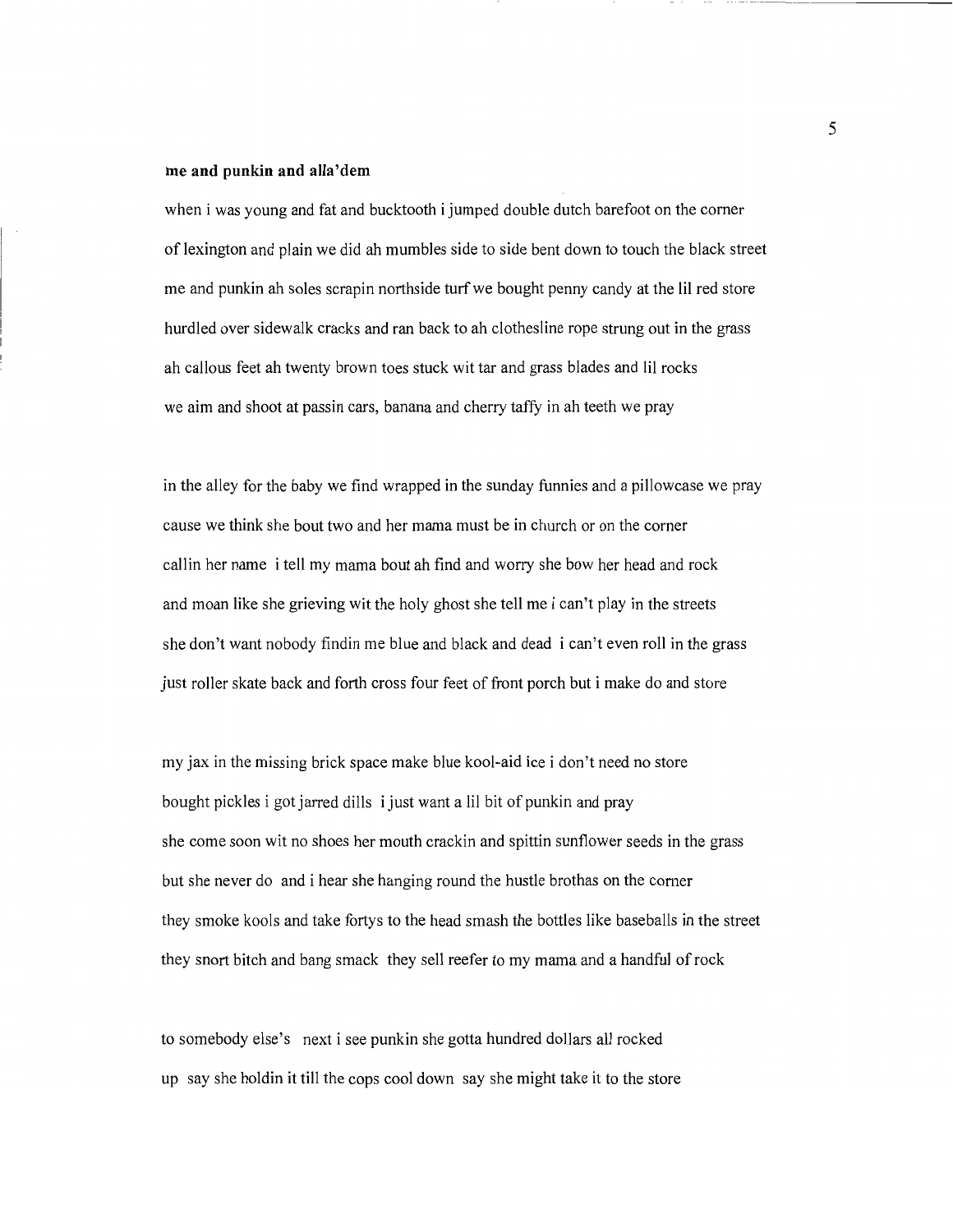get some bread and brownsweiger and enough penny candy to fill the street say she might give it to her mama if she pay her then she wont have to pray so hard bout bein broke wit busted shoes say she might post on the comer when she get grown like the hustle crew say they take good care let her smoke grass

drink they brew she say some dude wit a cocked cardinal cap even kissed her in the grass by the park say they had some liquor and his mouth was hot and he climbed and rocked on top of her like she didn't have braids and beads and wasn't round the corner from twelve say she his girl now she his chocolate tease say he'll tell her stories and keep her safe and he climb back on top and she think her prayers been heard and he gon get her them hi top hot pink sneaks to skip the streets

in the heat and steam of july alla st.louis crawl out and walk the streets shoot bottle rockets at passers by lay out squares of blankets in the grass watch the sky explode ova the arch in orange and red and gold white and blue i pray the city don't fall apart i pray some colored flame don't hit the mighty mud and rock ah boats like noah in the flood when gawd made him save two of evrthing in the storm i wonda what his woman think when he bring on two mo if her heart curl up like the corners

of his lips were the comers of her eyes wet and his tongue sharp as beer glass flung in grassy patches slicin black streets like hopscotch squares or back alley cracks where rock mamas suck down smoke and store they babies like tight lipped jars of unheard prayers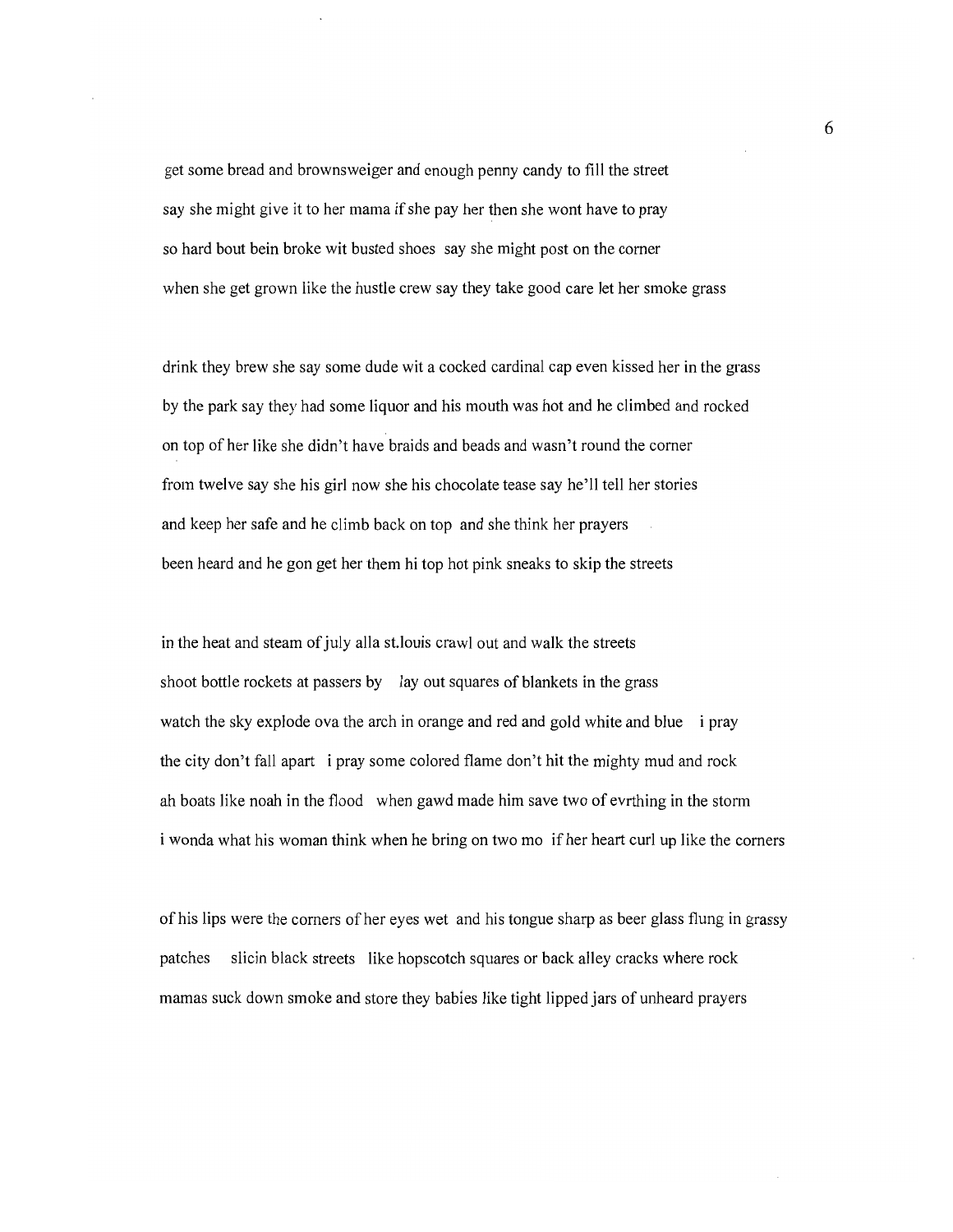#### **ninth ward**

 $\bar{\phantom{a}}$ 

crouched beneath a dirty mouth river the tongues a city forgot droop and float behind claiborne lick around st. benard parish any day they will sink and sew root

here the dead slice thru cypress swamps like gator heads swell and stick out as bald trees knees or knuckled branches of wax myrtle here the waters rush and swallow the nine like sloe gin the dark roux and chicory skins the motley creole mouths

oh to fiddle and playa cajun squeezebox under muddy blues to dance louisiana zydeco brush stepping to eat the beat the unclaimed fat as pickle meat the babies pan-fried in the shade slumped over shotgun camelbacks the old river testifying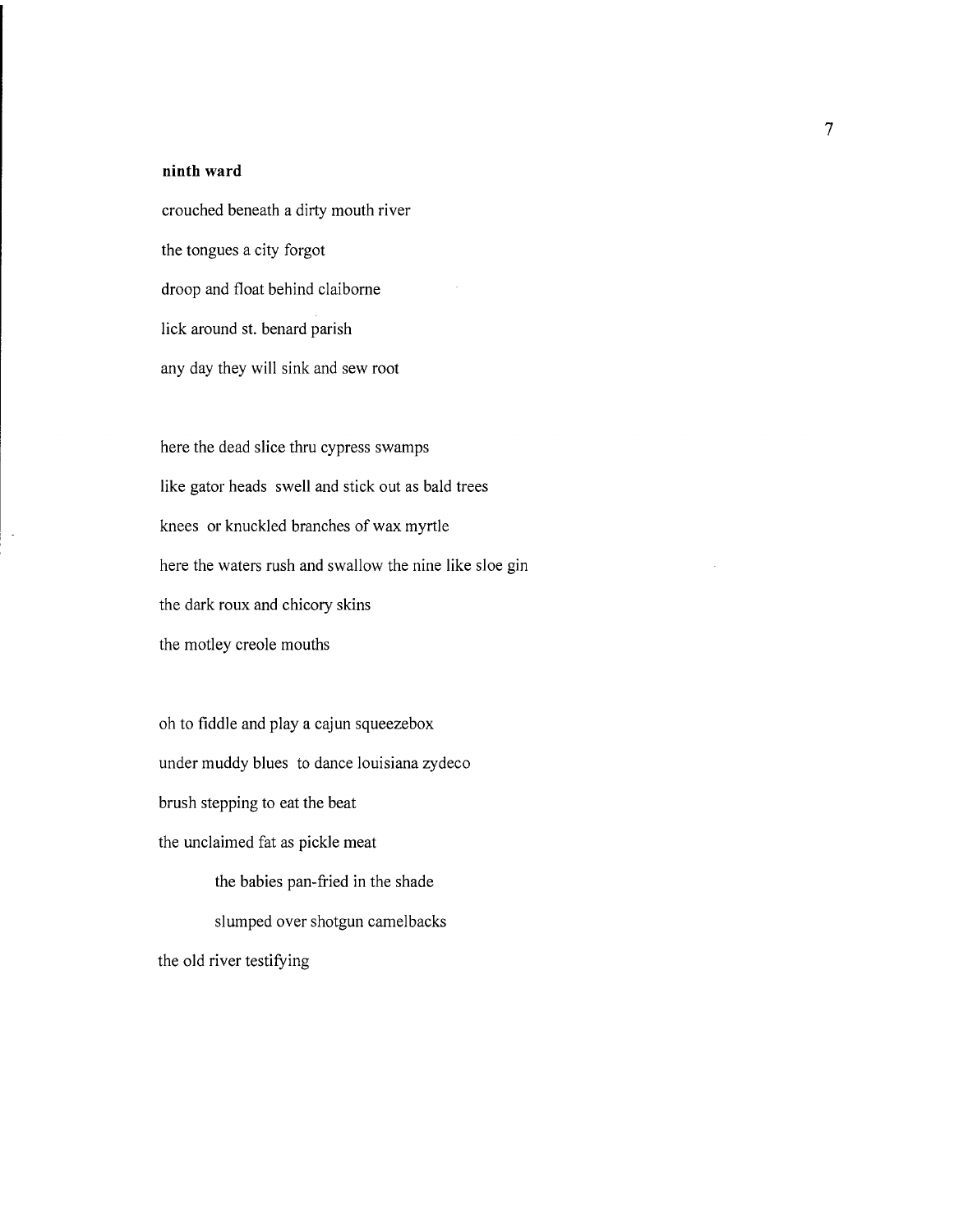#### before the war of the righteous everybody go get saved

here a worn and weary crowd gather in summer months flood the streets and stuff their souls with blessings by the bucket they babble prayer revive themselves in testimony and sweat till sin lifts from their skins like steam or an unbound spirit oh you ought to hear the hydrants unhinge and murmur

you ought to follow the faithful who choose their threads with glory in mind who come clean and heavenly billowing sheaths skirts slacks and shower caps they sanctify the avenue wade in petrified rivers bethesda jordan the potomac and shaw district

if gawd be a wave in the conk of sweet daddy grace let the concrete give way and cry out let the waters roll and cover the lot touch every zoot suited apostles' hem the sinners and repenting flock lawd bless this place steady the hosing hands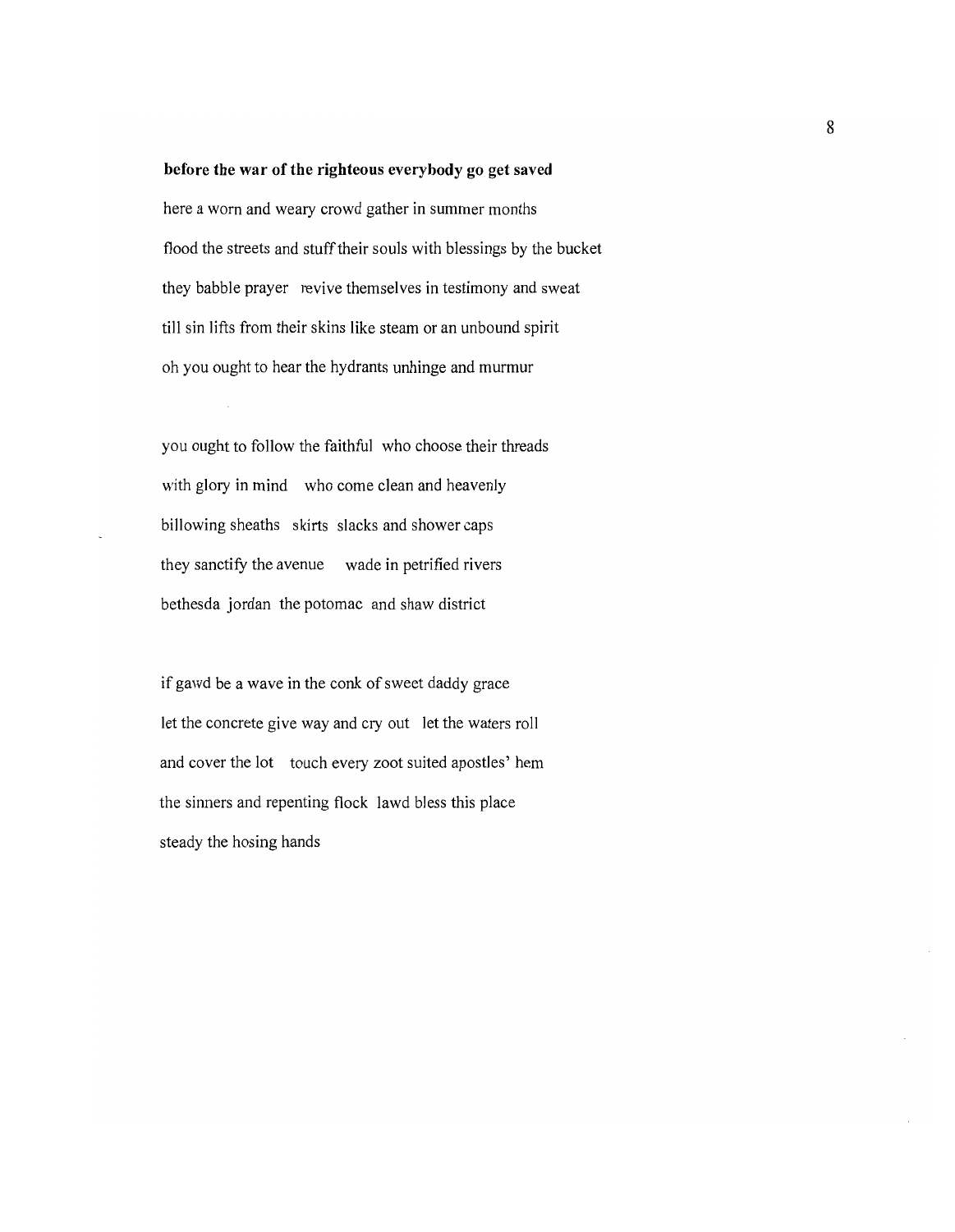## **meditation on a little black dress**

because someone said every woman loves hers i open my closet sort through flirty numbers perched on hangers spaghetti straps and baby doll minis plunging v-necks and a-lines i think how to accessorize what beads to fit the bodice pearls or stones or plastic baubles sandals or stiletto peep toe pumps

oh raven swatch of femininity because someone said every woman needs one i think of my own who prefers a tie and starched oxford suspenders creased slacks and buck skin loafers for certain a fedora strips of color or a scarlet feather before the tipped brim oh sequined night what becomes of the outliers

who swagger and dip their hats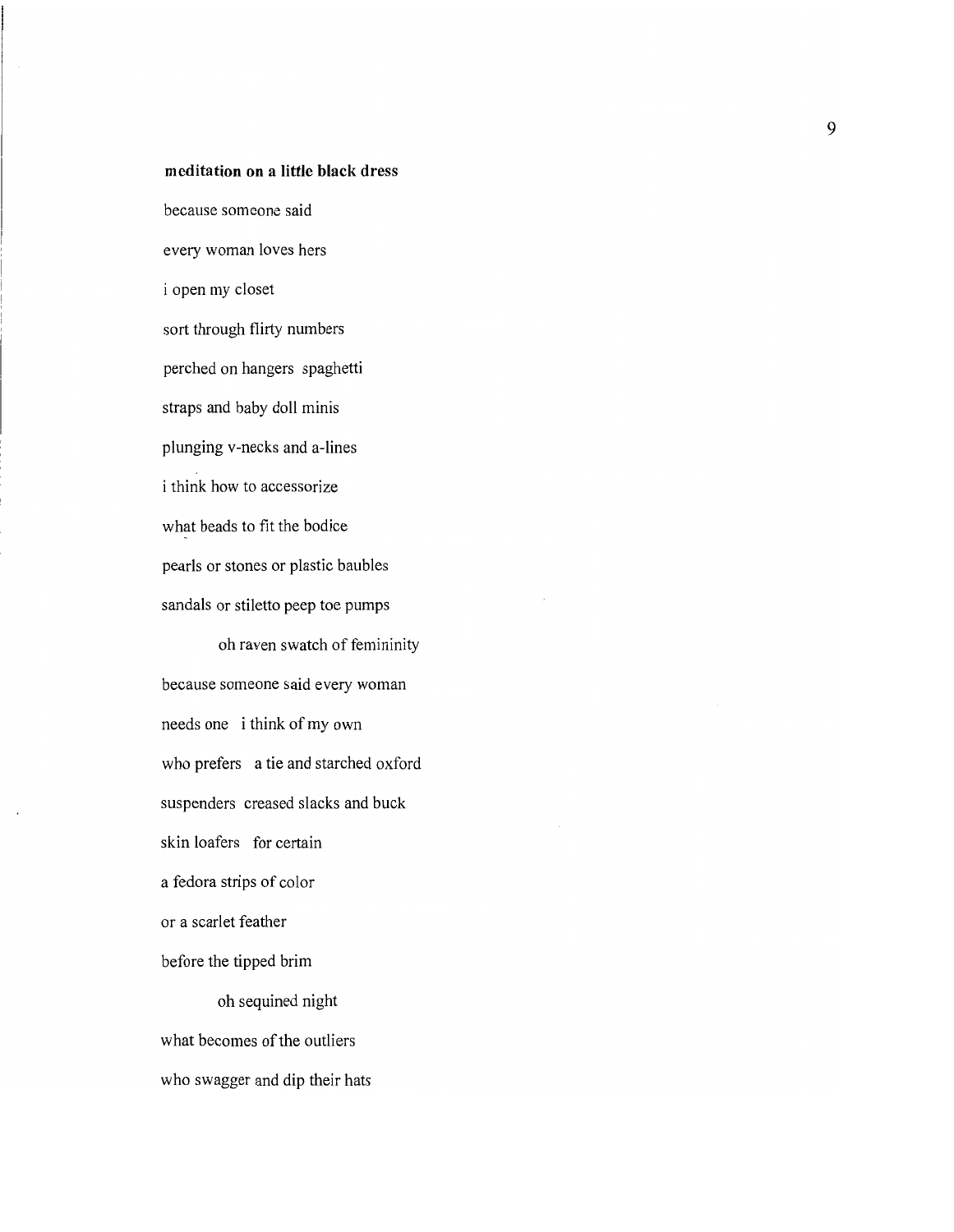who are handsome and pretty-eyed lace their hands round curvaceous silhouettes but care not for the fit of your feel what becomes of the ruffled hip smoothed by a cupped black palm someone will watch this play out perhaps legs cross or tangle or undo themselves perhaps a finger\_ slipping up a side seam to buckle round the waist someone will look twice see we are satisfied say nothing

 $\bar{\alpha}$ 

 $\mathcal{A}^{\text{max}}_{\text{max}}$  and  $\mathcal{A}^{\text{max}}_{\text{max}}$ 

 $\sim$ 

 $\mathcal{L}$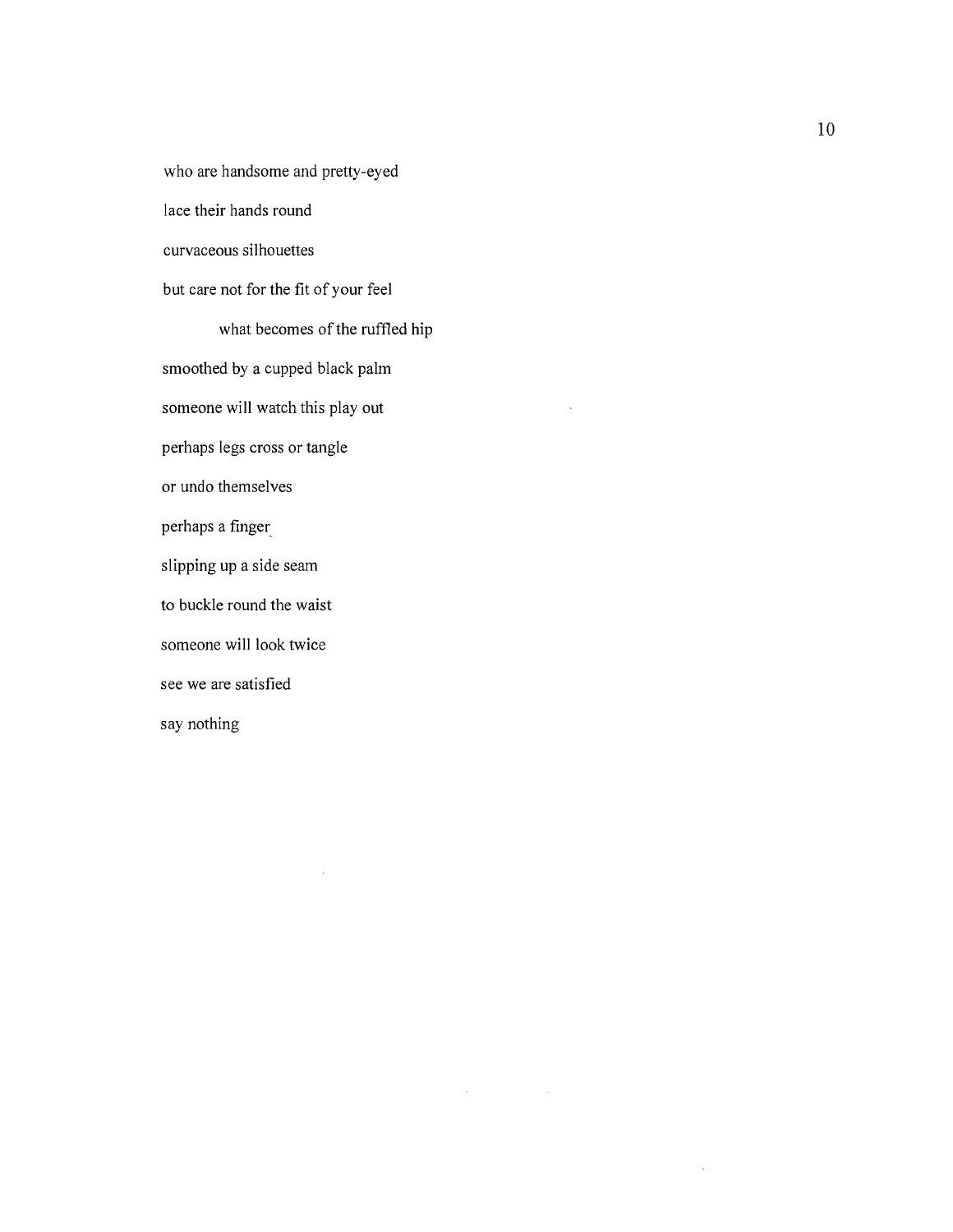#### **from the purple letters**

#### *winter 1940*

mis celie-

we in saint louis

how you i doin fine got spots to play here till april last night we played on the river and you ain't seen so many folk all crowdin in the water to hear us make some noise mens wit they pant legs rolled up almost to they knees them was smokin and hootin we had us a good time and the womens they faces pretty as camellias they red red lips and sassyfrass spray they was swayin like hymns or sweetgum trees they was lovin it

and today i went and got me a floppy yellow hat and some beads and earrings and things to match it up to i'ma wear it for you when i come gon sing fo you too us gon dance to jelly roll till yo smile come from behind them big pretty lips you got when you smile i wants to kiss you take my time like you a new tune i can't quit hummin make my lips buzz it feel so good when you smile i wants to kiss you and when i kiss you us jus gon laugh and laugh

you rub on me like august like lightnin bugs stickin to night you what keep me saved make me rememba even the flies and things is pretty cause gawd make em like so like the tupelo and persimmon the coffee trees celie even the pot belly frog you make me feel like that fine to be fine or ugly or loud and it's alright by me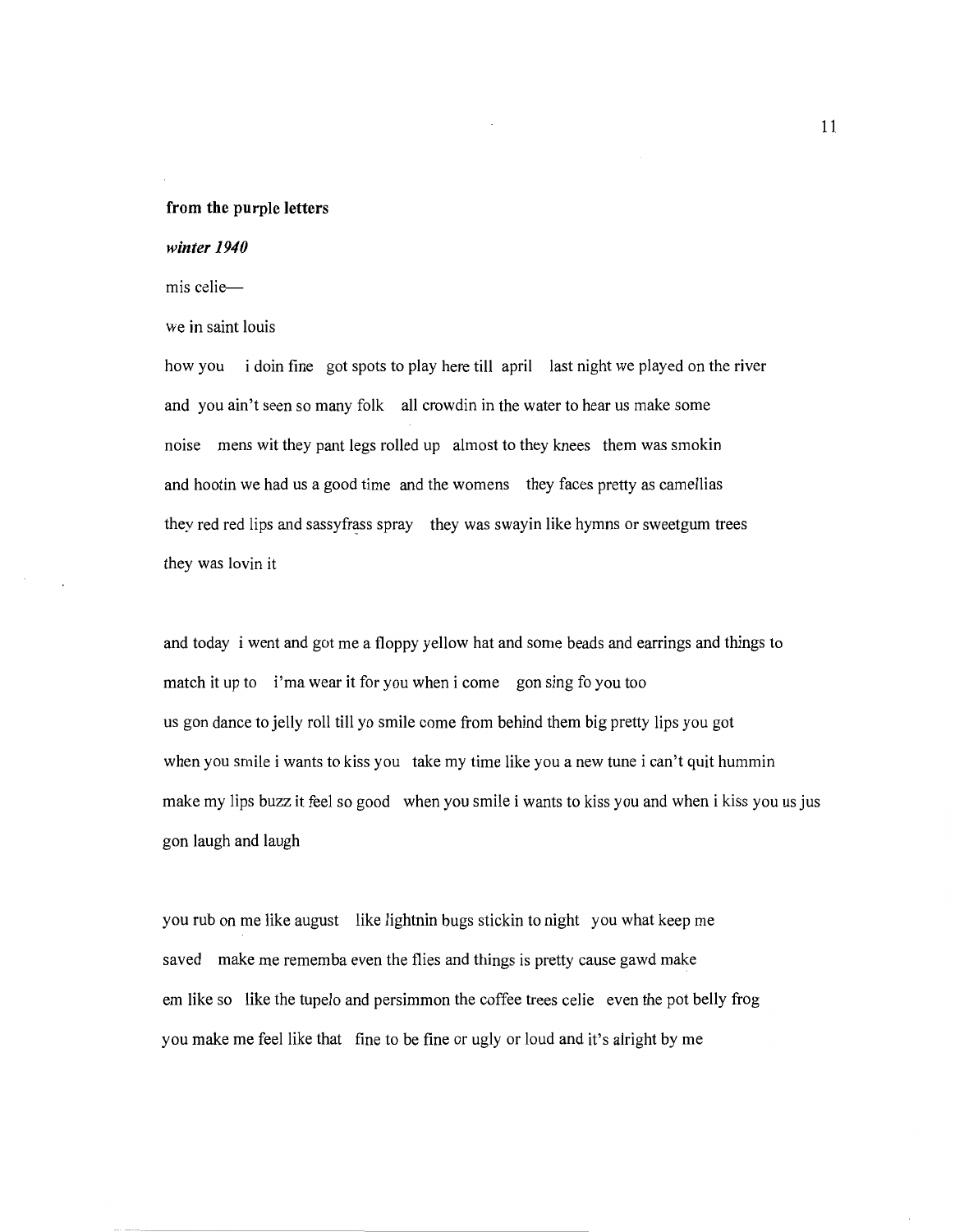who i is to run off and leave you lonely fah some chump gig a good time in a big city wit a man layin an leanin all on me when i too busy singin bout what give us de blues

how albert he keeping his hands to hisself look you feed him keep him shaved keep him clappin in church and drinkin at the juke he don't need no mo from you you sho is somethin sometime jus a puzzle i think bout you settn out front in de rocker wit de bible or some fat book in yo lap be wondm what you see in all dem pages what you see when yo eyes close or snag a cloud seem like dey get wild wit dream like somthin get a fixt an like to fly you way yo eyes like a sweet kinda sad song seem like dey what flowers moan and cry to don get carried way on de melody miss celie don you go far too soon

shug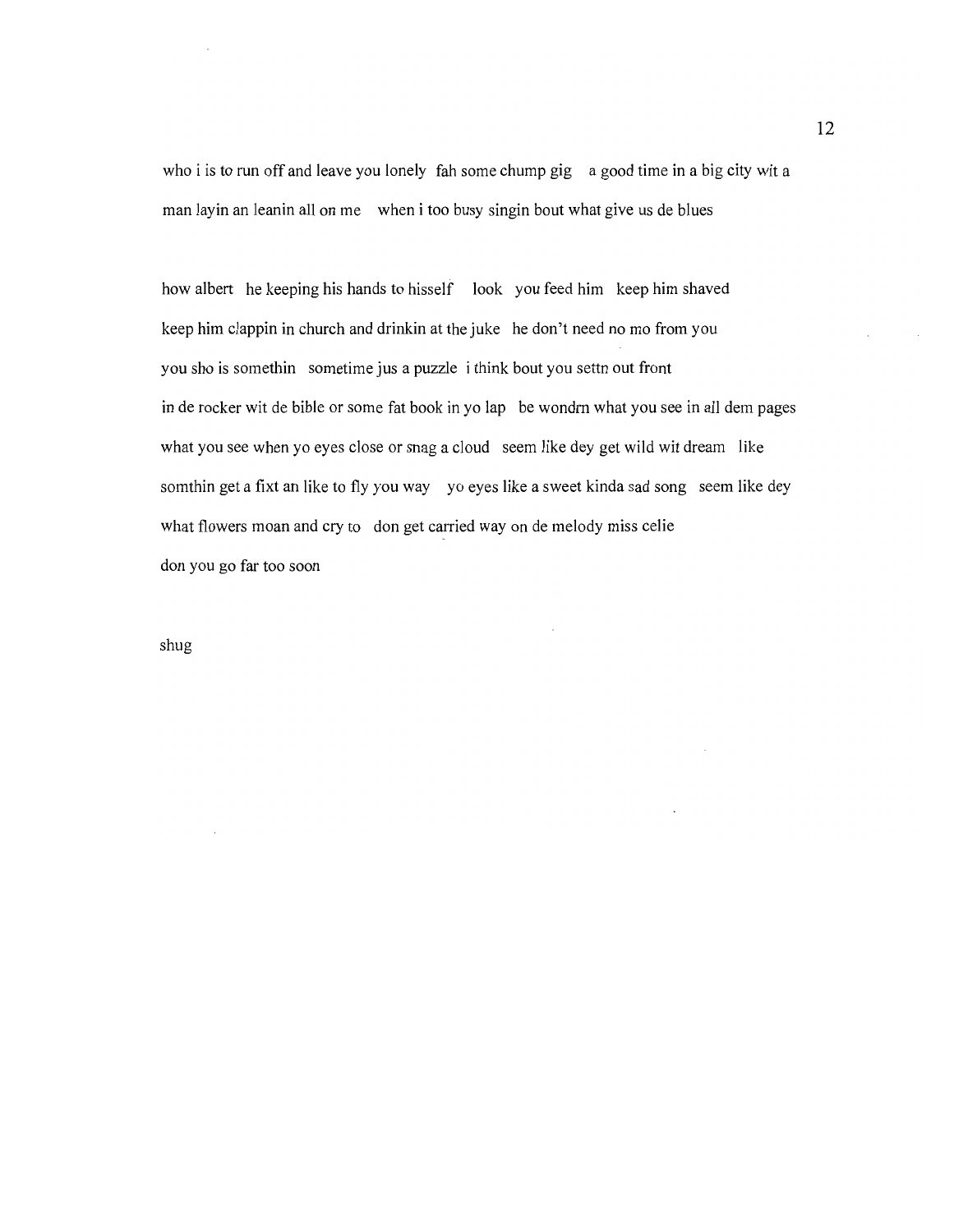#### **how the child was named by the light of moon**

here is the story as i remember:

it is night

you are swollen feet and heavy belly

thin robe and mute blues

snoring pregnant with dream

i imagine a house and husband a mustached man with green or grey shut eyes his mouth sipping your neck like coffee or chocolate where are his hands does he press his head into your soft spots perhaps a furnace knocks or a soul record is spinning

say it is aretha and she sews song as frankincense sticks burn out and the sweet spiced brick house sleeps perhaps none of this

god calls you and you wake or suddenly you wake and gawd appears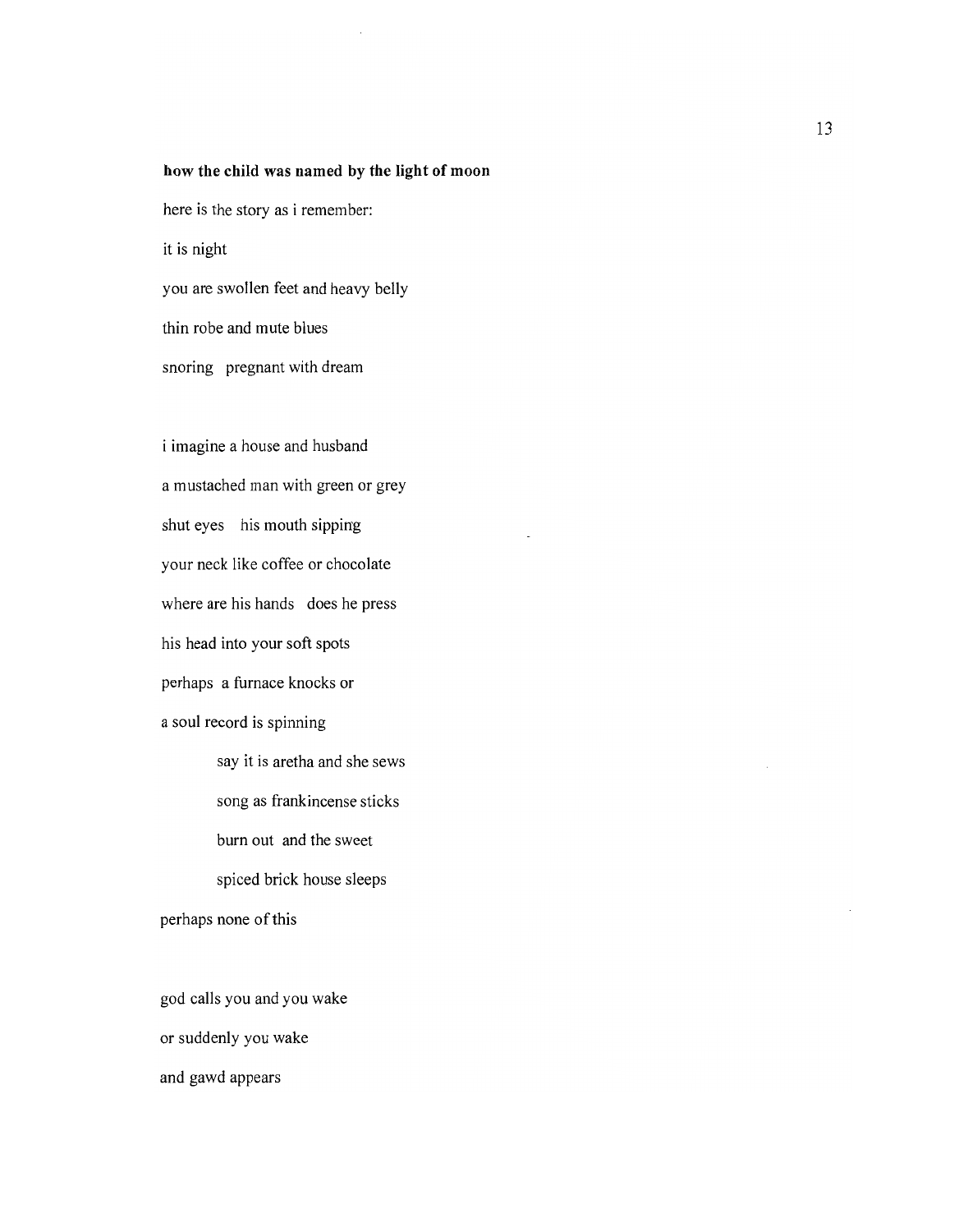disguised as a cloud that multiples and assembles into a staircase

you climb it to the ceiling above the roof shingles and chimney up into the dark dark dark

and gawd says

step into the night so you do he says search the stars and choose a child from among them

what happens before you pick me out

are you weightless in the night swatting brambles of sky does gawd stretch a great hand over your belly does he ask first may i touch

do you ask

my lawd why me

you collect stars like poppies or calla lilies cradle the light like blooms or a soft boned head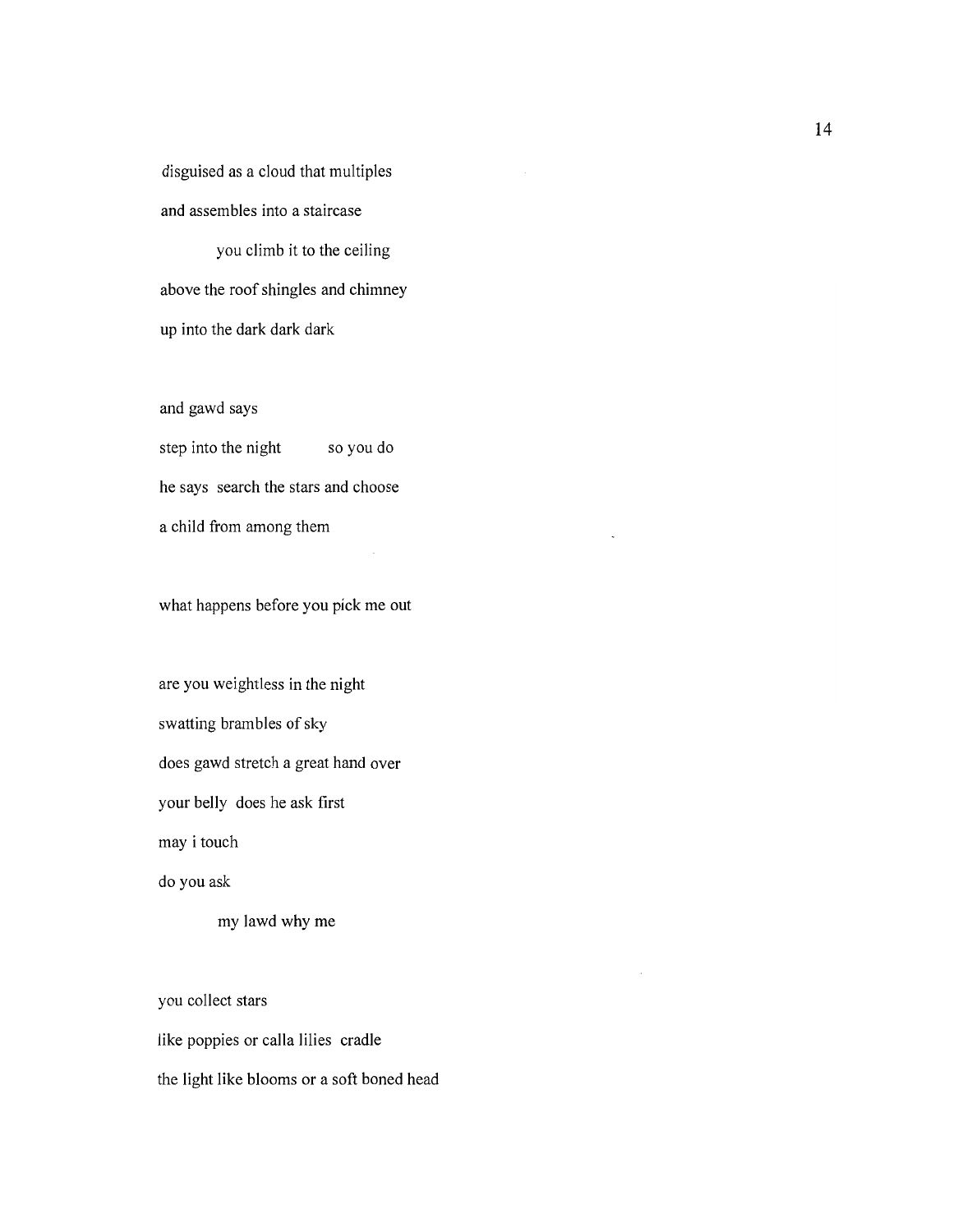you lean into a hip of shadowed moon sift through the wild bouquet like loves and loves-me-not mama tell me is gawd my father are you a holy vessel a martyr or sinner gone straight we do not speak of these things or him whom some call savior when you return

to sleep or a queen framed bed to a husband or aretha fading into hum and phonographic hiss you are swaddled in cloud and star dust a name or dream burned into your palm you know i am a girl you pray i am the color of gawd given night my eyes twinkling keepsakes you wish me a cool

road a callous-less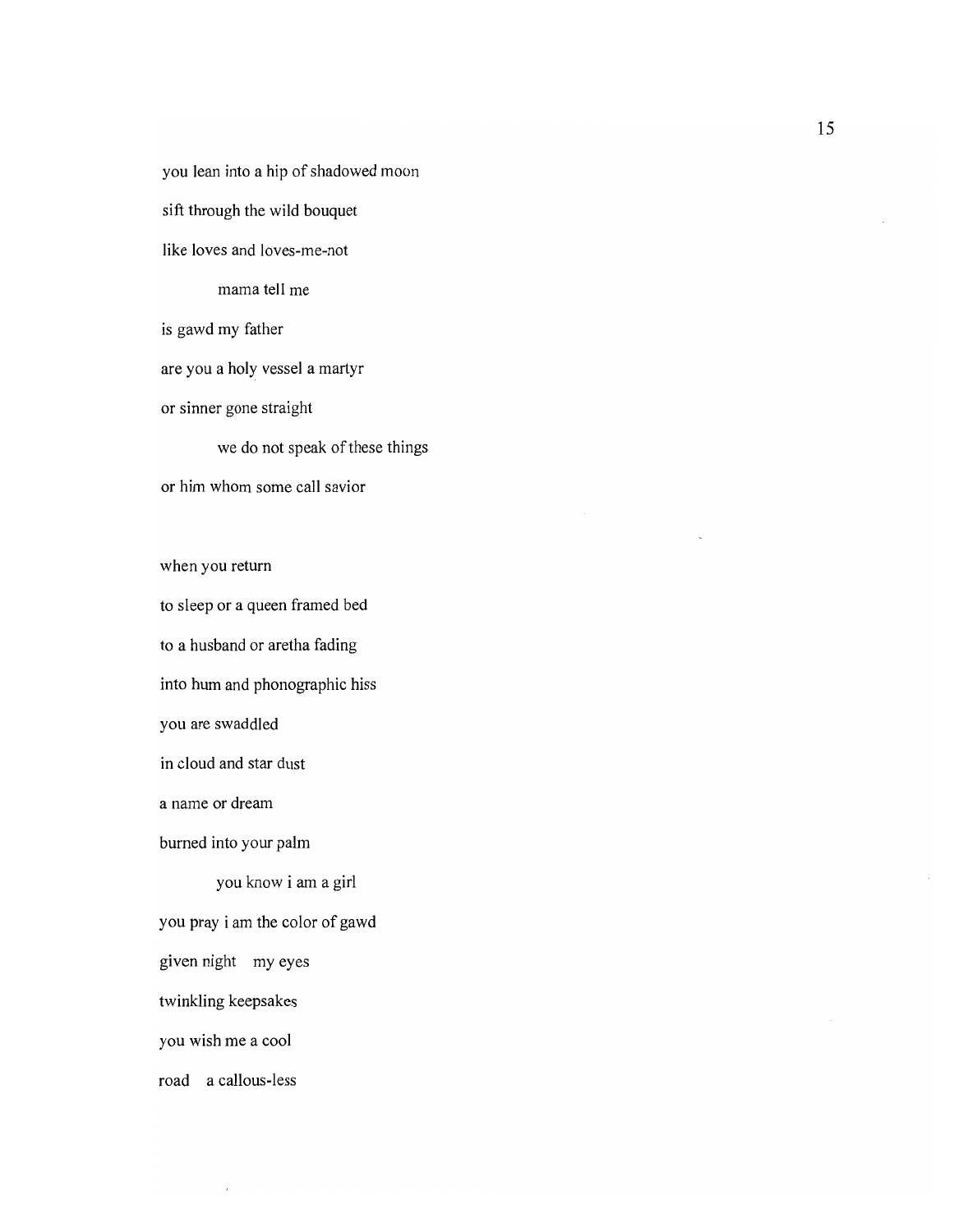sojourn

a conjurers touch

that i will make

a man stay put

keep a house warm

you say my soul will

be a light in shadows

a divine secret

sweet as the moon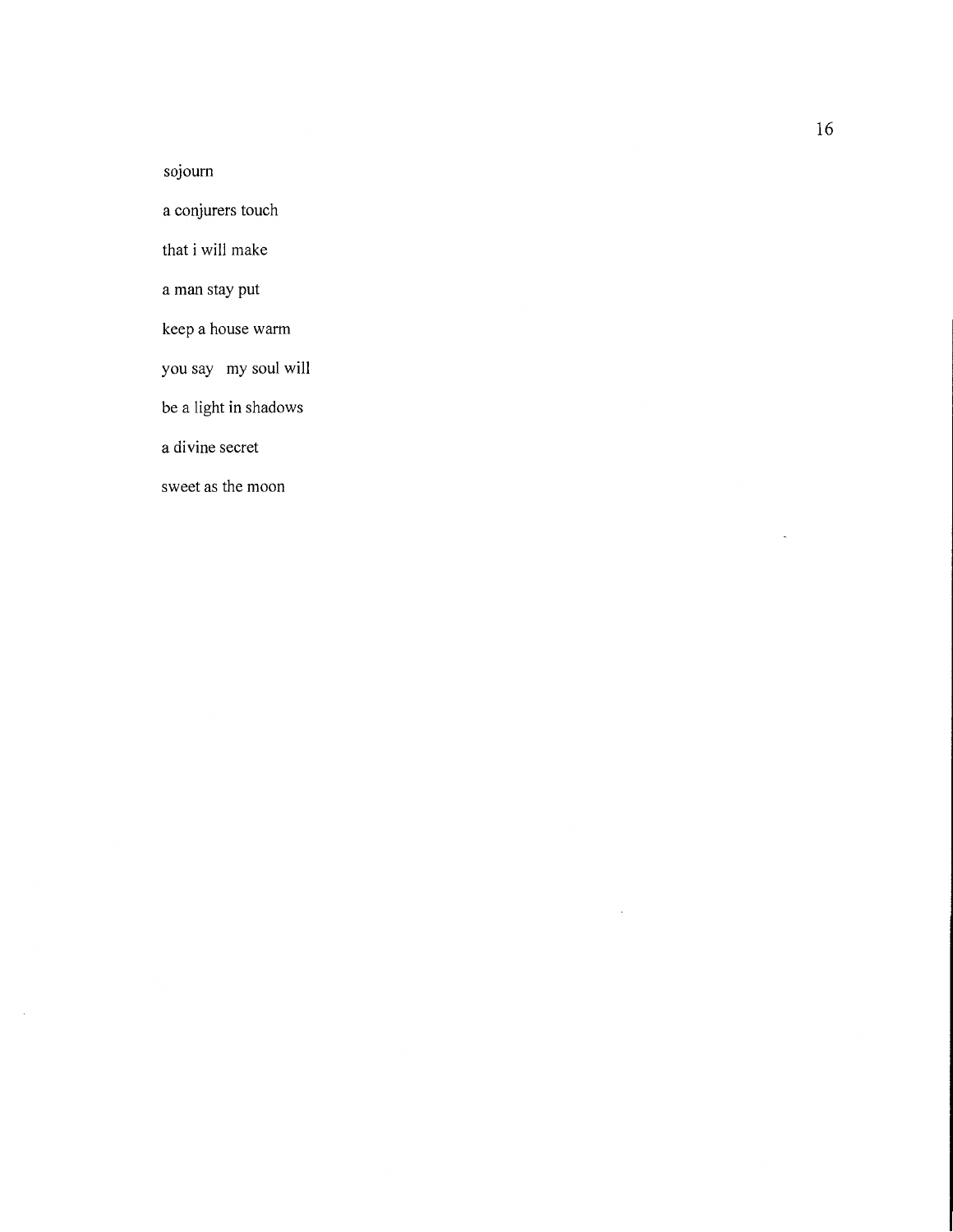#### **catchin the spirit**

mama i faked the holy ghost i couldn't help **it** all the play couzins got it they fell out in choir rehearsal they switched sundays their bronze faces beyond us those bean pole arms twerking with the spirit slapping air maybe a cheek or chancel robed chest bone the piano playas

hip or wire rim waist i watch them girls shout and get happy and collapse in the sanctuary whine and wail during alter call eyes wet till the benediction they mamas friends and kin diligent as saints praise the blood of jeezus wave they hands from they balcony pews thankin gawd for redemption

mama i musta been the last untouched heathen left to cry and give it up some july the ushers bowed hearts lined the sanctuary they soles tappin in wait i let loose on selection b overcome with the everlasting swagger and swoon ofthe gospel first the tears the handclap my body a testament i got to shake

the devil outta me i stomp the whole notes when the sopranos shrill till my breath run out mama you want gawd to slap the joy in my heart you got a mouthful ofscripture you tongue me down bawlin like the others thankin gawd in refrain i make you a believer mama like you shoulda been ghost in me or not at all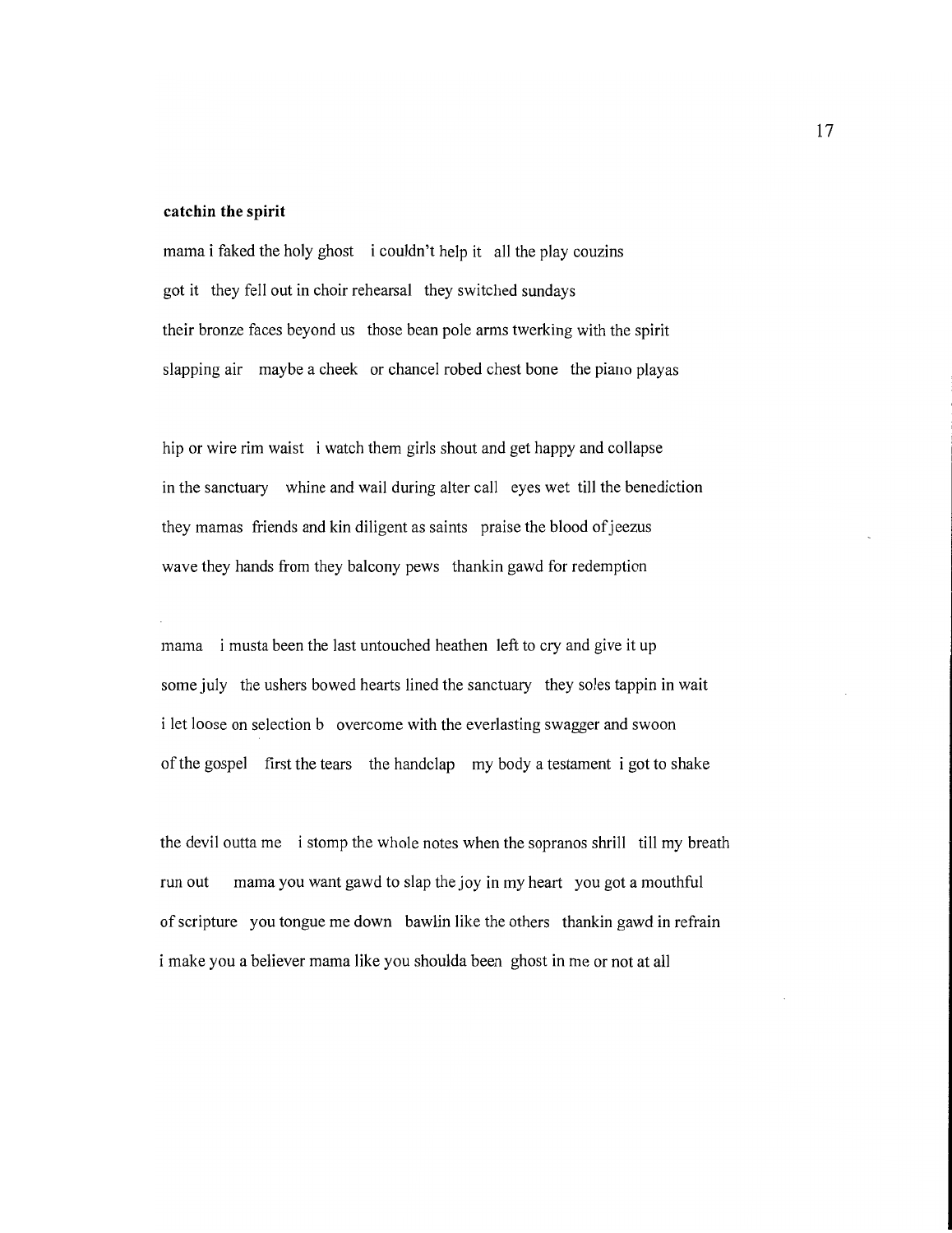### **nightlight**

the first night my father comes at me i do not remember any light at all the sky let go like a flailing squid dark blue darker purple what i see when his fist pulls back like my jaw in the mirror in the morning the black crescent of skin beneath my left eye for days i see only stars and floating blocks of blue i search every bit of night outside my window for a star to cling to like jeezus when i sleep i devour the night all her children chew the light out suck it down like the holy word a keepsake or sweet-tart in my sleep i open my mouth shoot up my father's night something horrible like the june one i cannot turn loose window open still salt air hanging in the black light my bedroom door cracked enough for a whisper to pass when he pushes against it or me i try not to think of strange things the moonshine in his breath his breath too close to my own my body pulled into itself like a still black shell he takes handfuls of my night as though i were a grab bag of flaming blue marbles shifting weight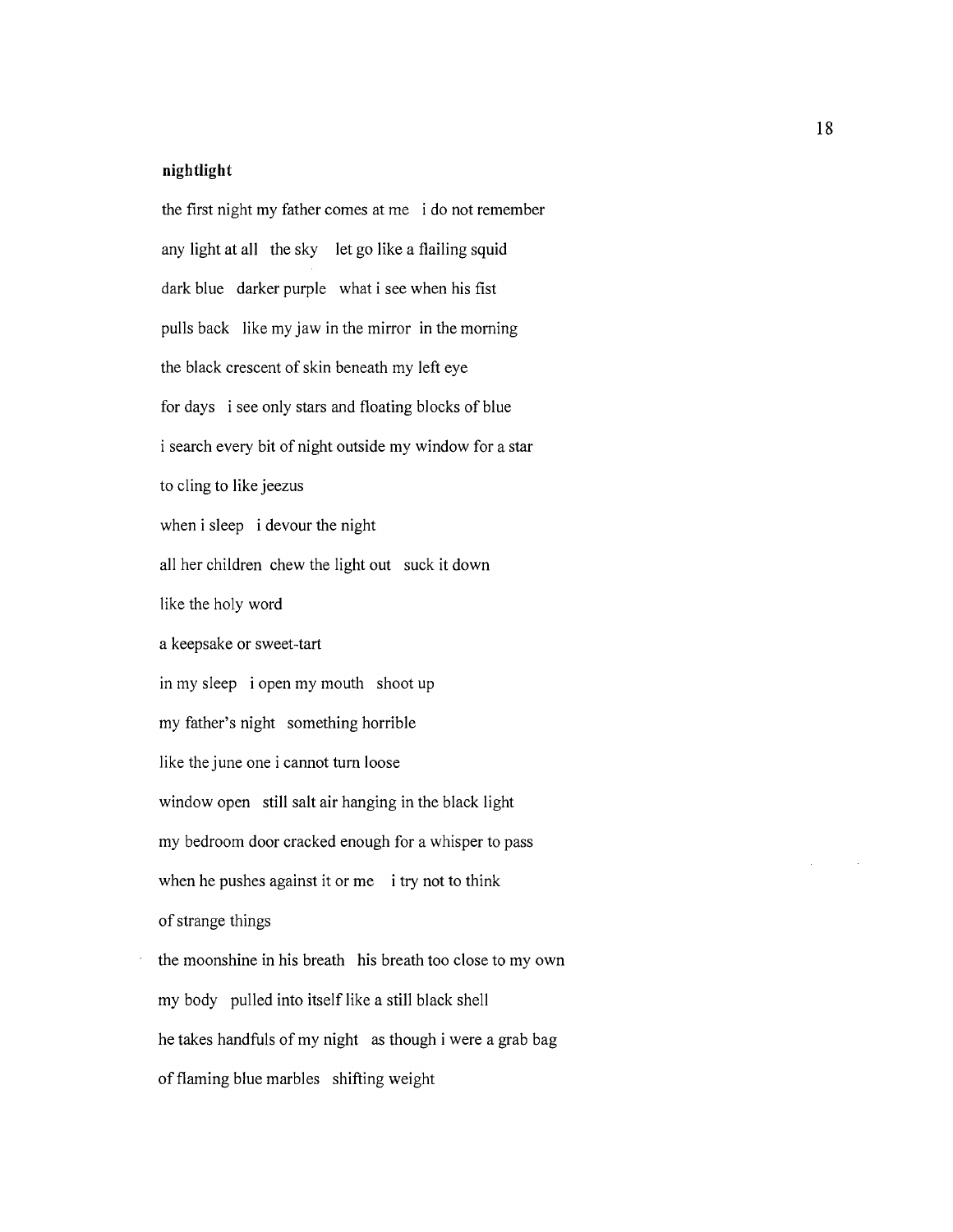he comes erect as a wall shadow the moon stiff against the dark her keen eye and full mouth my only witness but does not slink or squeal to a soul

 $\mathcal{L}^{(1)}$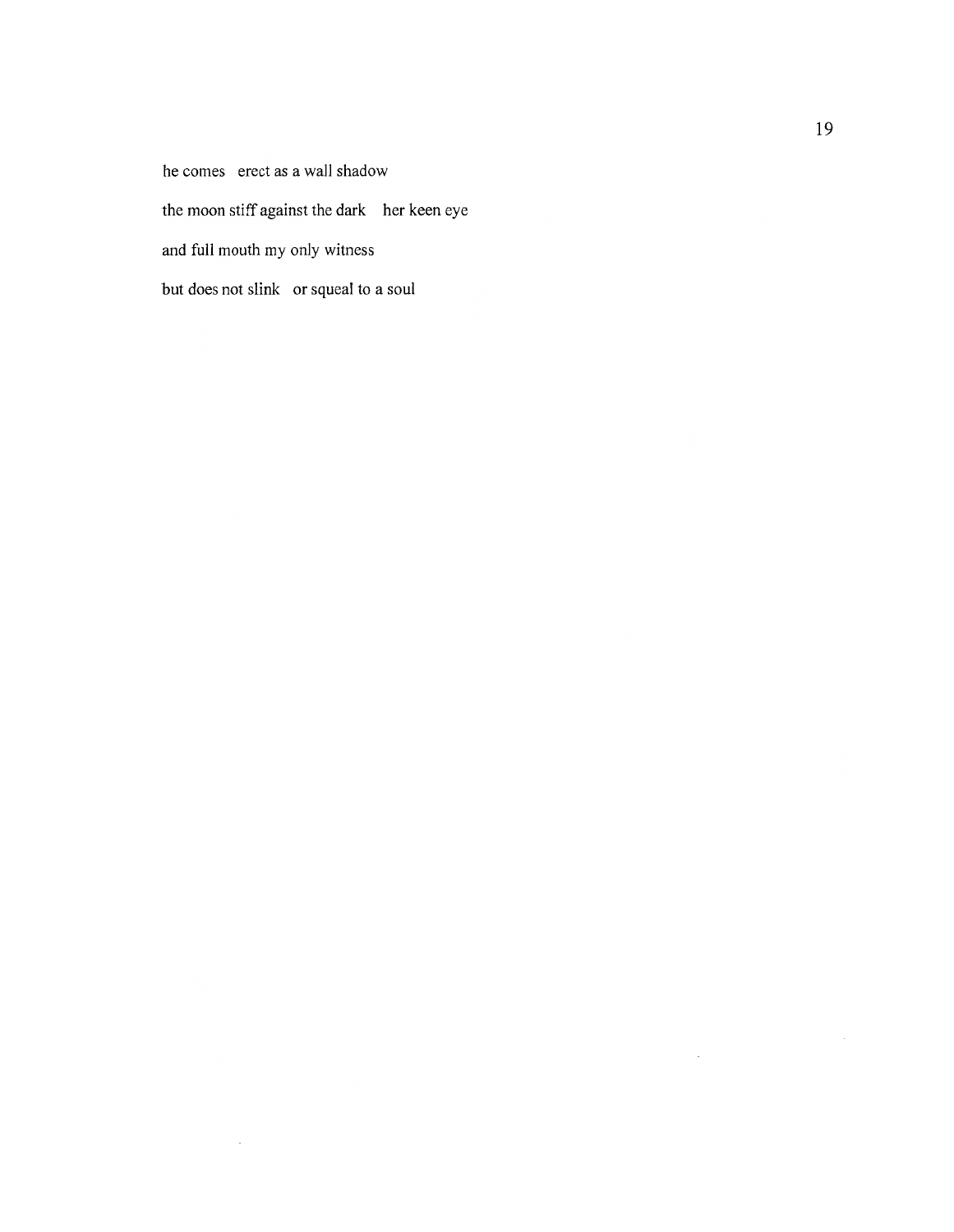### **hymn**

set the pitch deacon and trouble my tone make it slow heavy as day gimme a good psalm gimme something to cling to get down low growl hard and moan a hallelujah song

come grease my sin-sick soul be my balm till jeezus get back and heal my cry hear my plea he listen close and take his time he come to make me whole i fall on my knees

oh sing down low chilren if you believe oh hum real sweet and lean on faith roll me like a river leave my burdens by the sea and gawd gone give me peace fo alla my days

revive my soul savior keep me sanctified come now holy ghost i'm ready to be baptized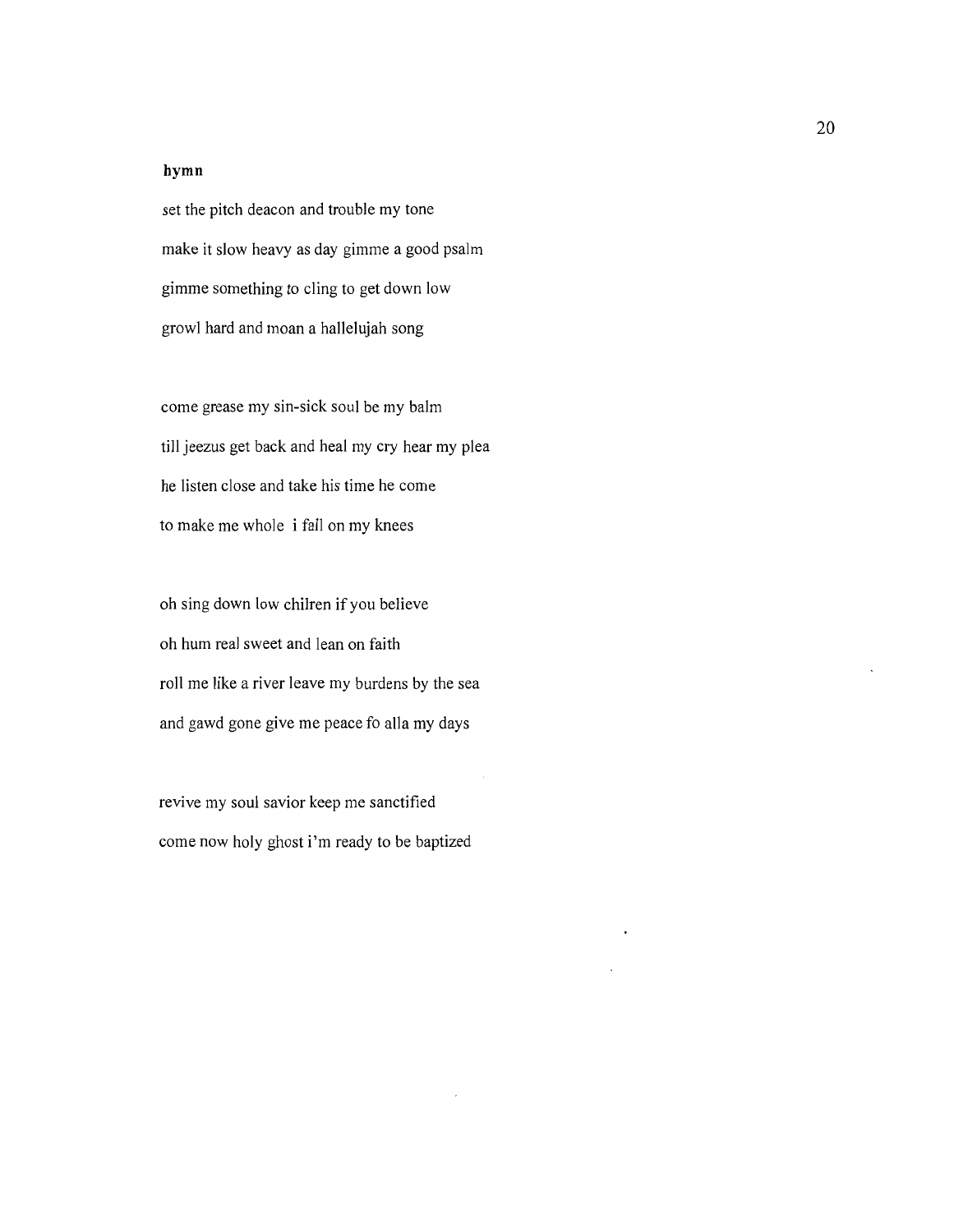## **consecration**

he eats canned peaches from a cracked white bowl leaves the juice to tongue the blanch bellies shrinks into sterile pillows flushed and finished

he hates canned fruit those peaches floating belly up like unfed fish in front of him the gentle current of syrup his eyes ebbing with the tow

while no one watches i pluck each sopping wedge from the juice

lick my fingers

i braid his hair

shuck the fruit down fork to mouth

i kiss his lips

gloss the dead skin with sweet concentrate

eyes closed i know he is not watching his rust face ashen and still the rise and fall of corseted bones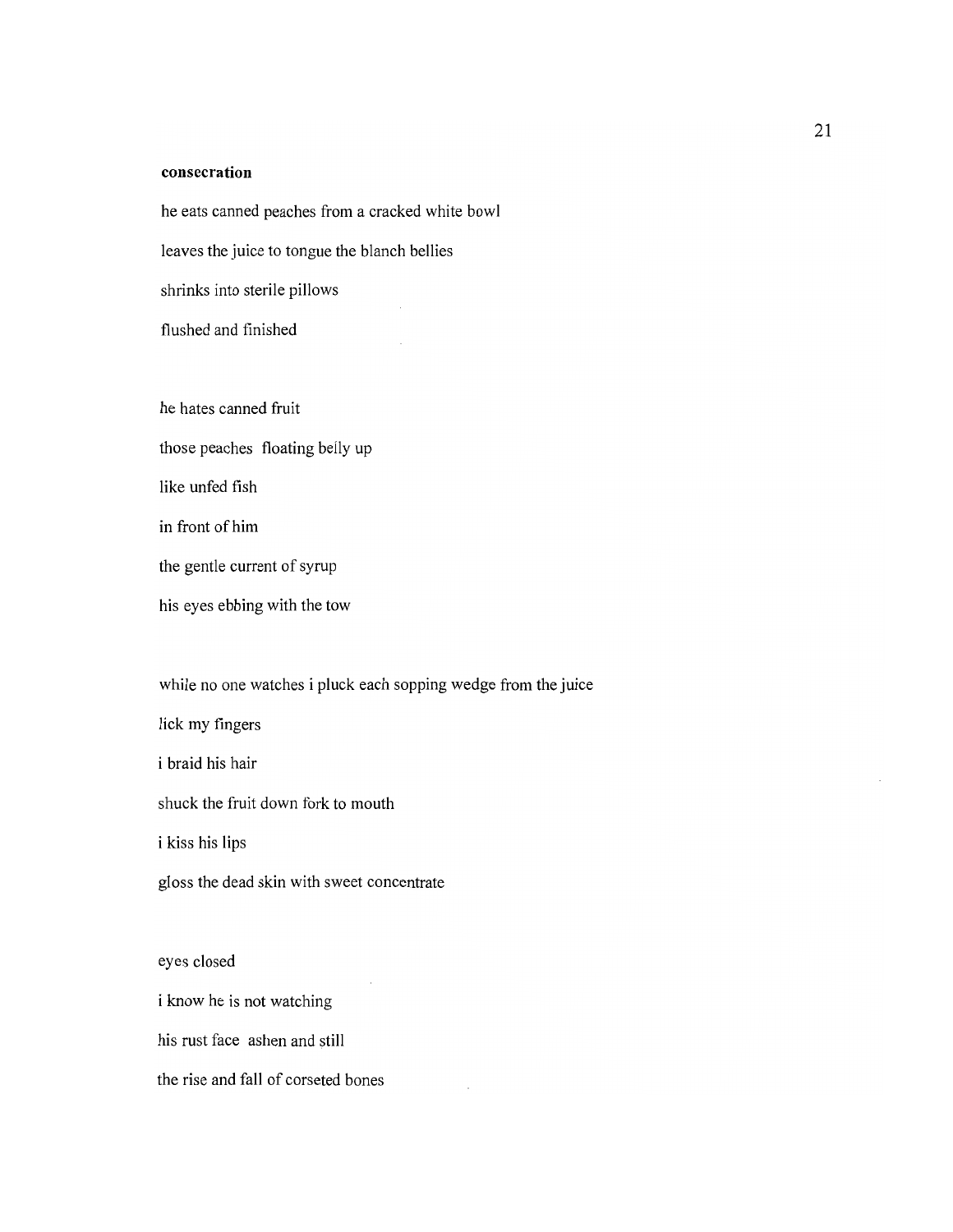i line up cans of peaches crack open their tin lids pray over the lot each sharp tooth mouth full of sweet sinking meat what if i pour out the stilled fruit bless your drying body communion and oil the itch your cracking skin if i rub your purple red sores

## once i read

a leper cast out and faithful fed for days on peaches shed scabs and hard boiled skin danced in praise while shouting holy

tell me you know the parable/miracle

show me the magnificence of peaches peel back your lids and let loose your near gone limbs while god is watching we wade in a river troubled with peaches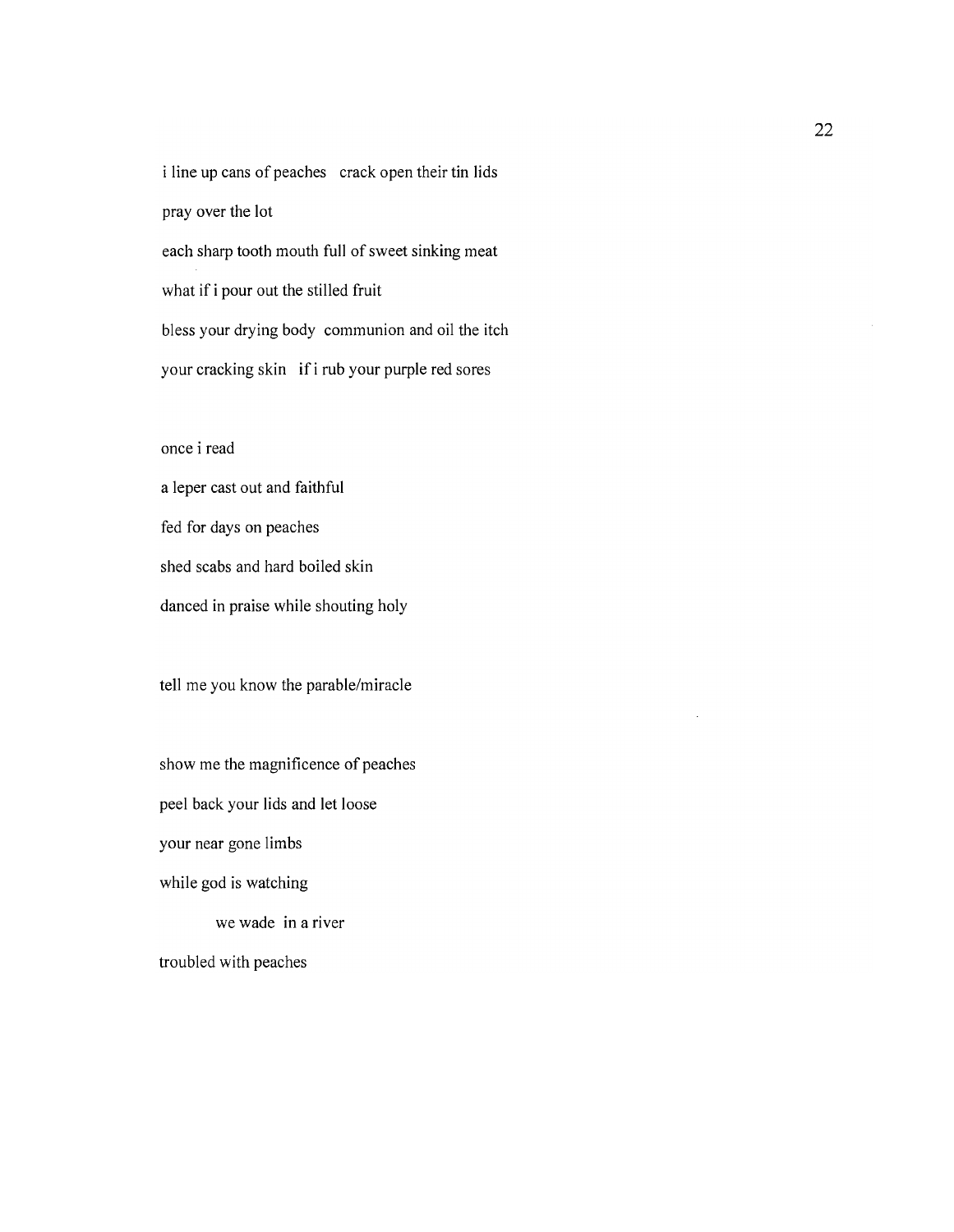# **ballad in blue**

margie with your skin so fair musta got it from your papa his blond skin and blue-eyed stare made him a wild devil in georgia

heard his daddy was a knight rider masked in crisp white sheet suits hanged darkies and set lawn fires in macon and forsythye county too

margie with your porcelain cheeks bet your mama tried to keep quiet cleaned and cooked but didn't speak bout what caused such a riot

in '37 when you was barely two your papa and his blonde boy skin was halfway drunk down at the juke slapping bones and sipping gin

soon the dark start thinning out and your papa put on his coat he lit a smoke and paid his lot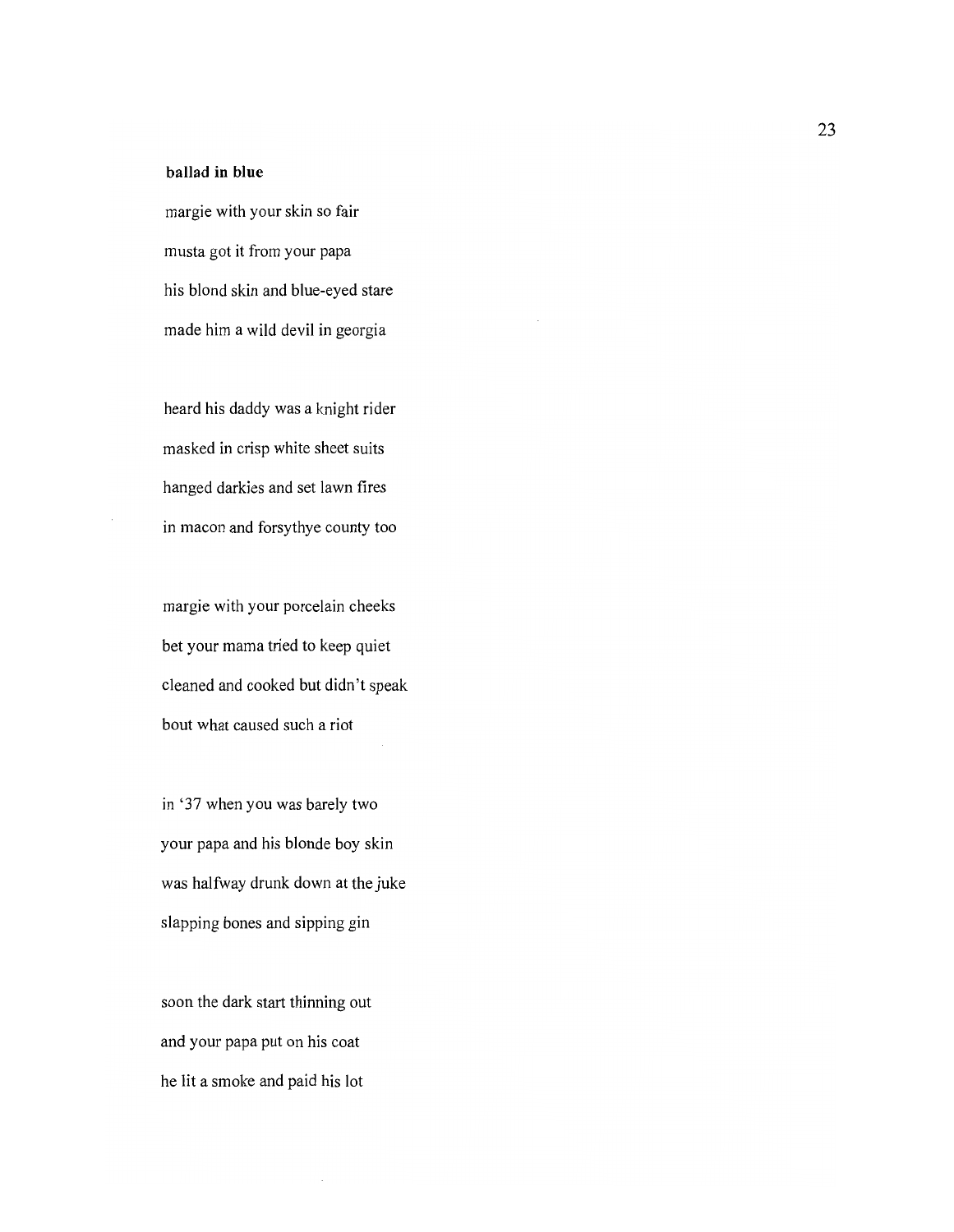then headed toward the road

he didn't see the rough silhouette leaned gainst his ford model t he woulda gone back in i bet grabbed a pistol a cue stick or three

instead he walked out in his haze stepped to and stared at the man who raped his mama and set a blaze made her crazy and charred the family land

your papa had his daddy's blue eyes and his daddy could hardly bear to see so he beat his boy till no one recognized the bloated body swinging from the tree

margie with your daddy's smile forgive your mama in her woeful rut she was only tryin to spare you child bout why your daddy was strung up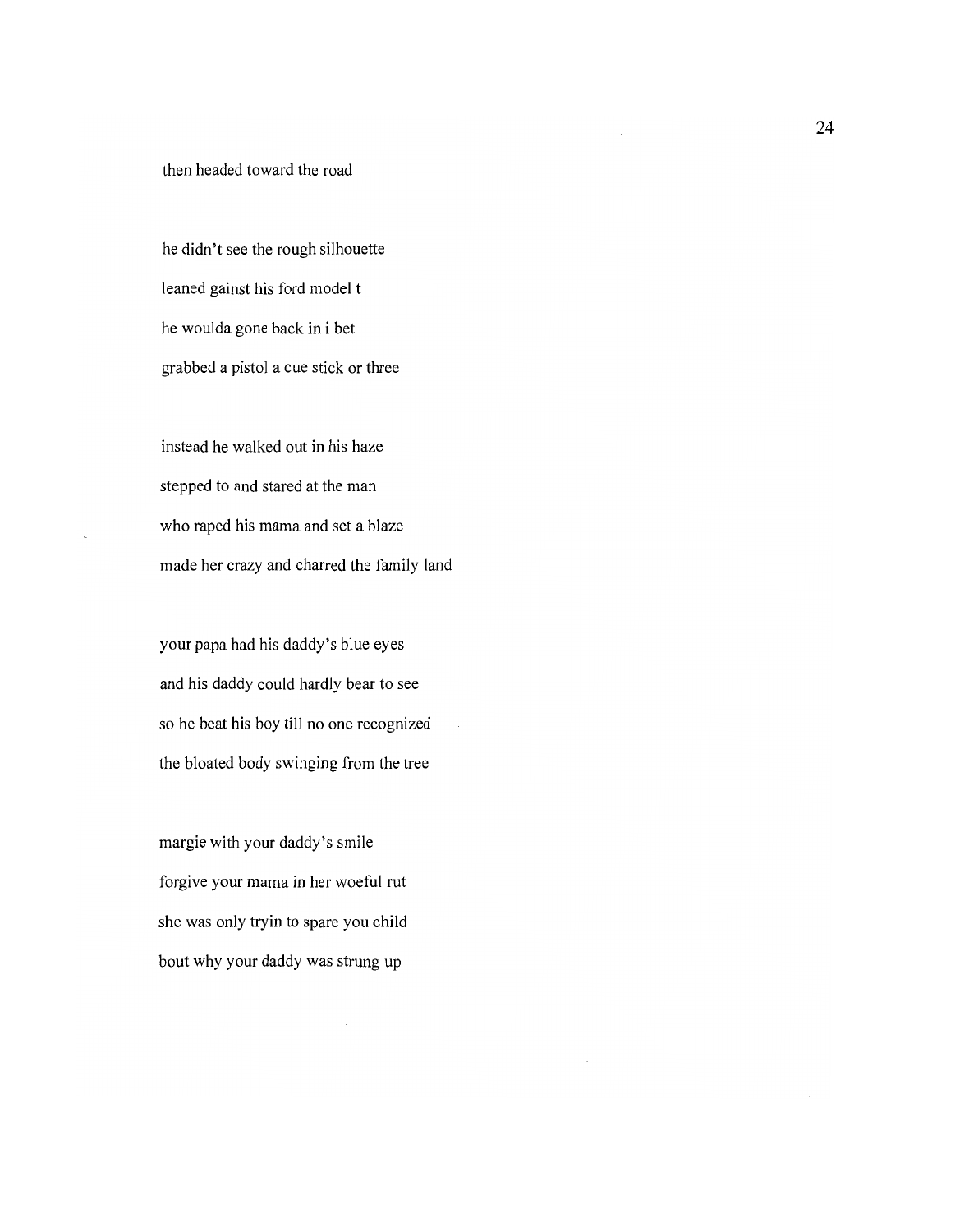## because you were buried before i was born

after a wreath for emit till what then have i to give you boy your grave older than all i've known what laurels how to tend your soil your wreath all strung your mama

a dignified mess we've seen your face the 01' poplar still stumped with horror

what have i to give you what will you take orange blossom a white chrysanthemum

yarrow or chestnut heaps of willows ifi were a reaper boy i'd snatch weeds

from round your stone knead earth 'til stalks of hyacinth pushed thru as if to say

forgive the whistle and howl of bitter night callow fruit hoisted on a well known branch

the stretch and tear of swollen hearts a cradled breath snapped into kindling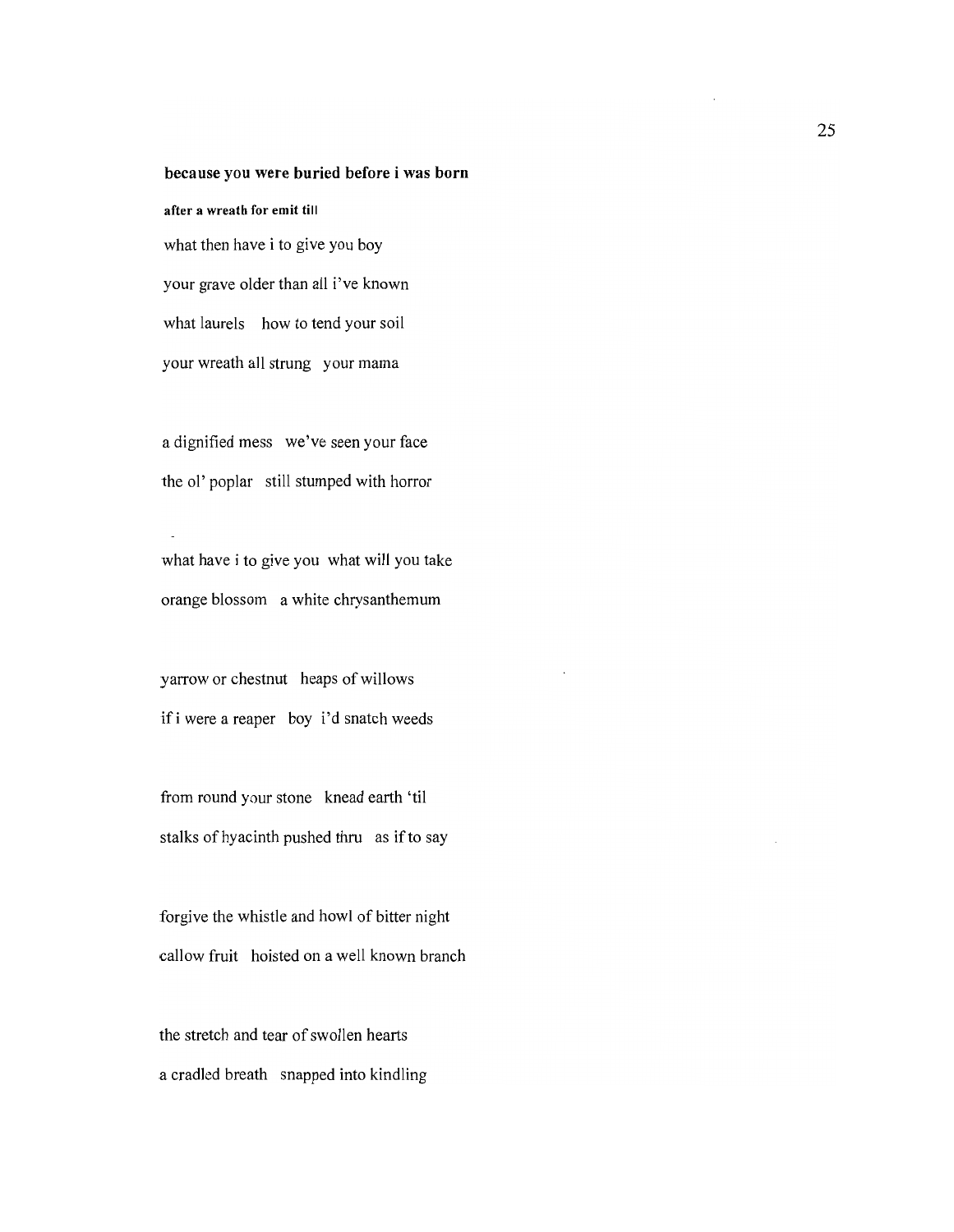## **mapping**

in santa monica a fat lipped clawfoot wants to suck my bones the tub drain my curls my shoulder prints stamped in plum painted drywall on hill street the comer cook slaps cabbage on my pupusa the concrete blushing piss and flicked butts remembers my face there are floorboards in los angeles my blood sour in their grain on first street off wilshire the let loose pot of grits stains the back of my head the peach shag carpet and punch-out of glass front door for weeks i vacuum and comb out the hominy in oakland the skillet will testify after a night of fried catfish and pickles the kitchen yellowed and weary the old oil crusting in the stove's left front eye a butcher knife bit into my neck and dared not leave a crumb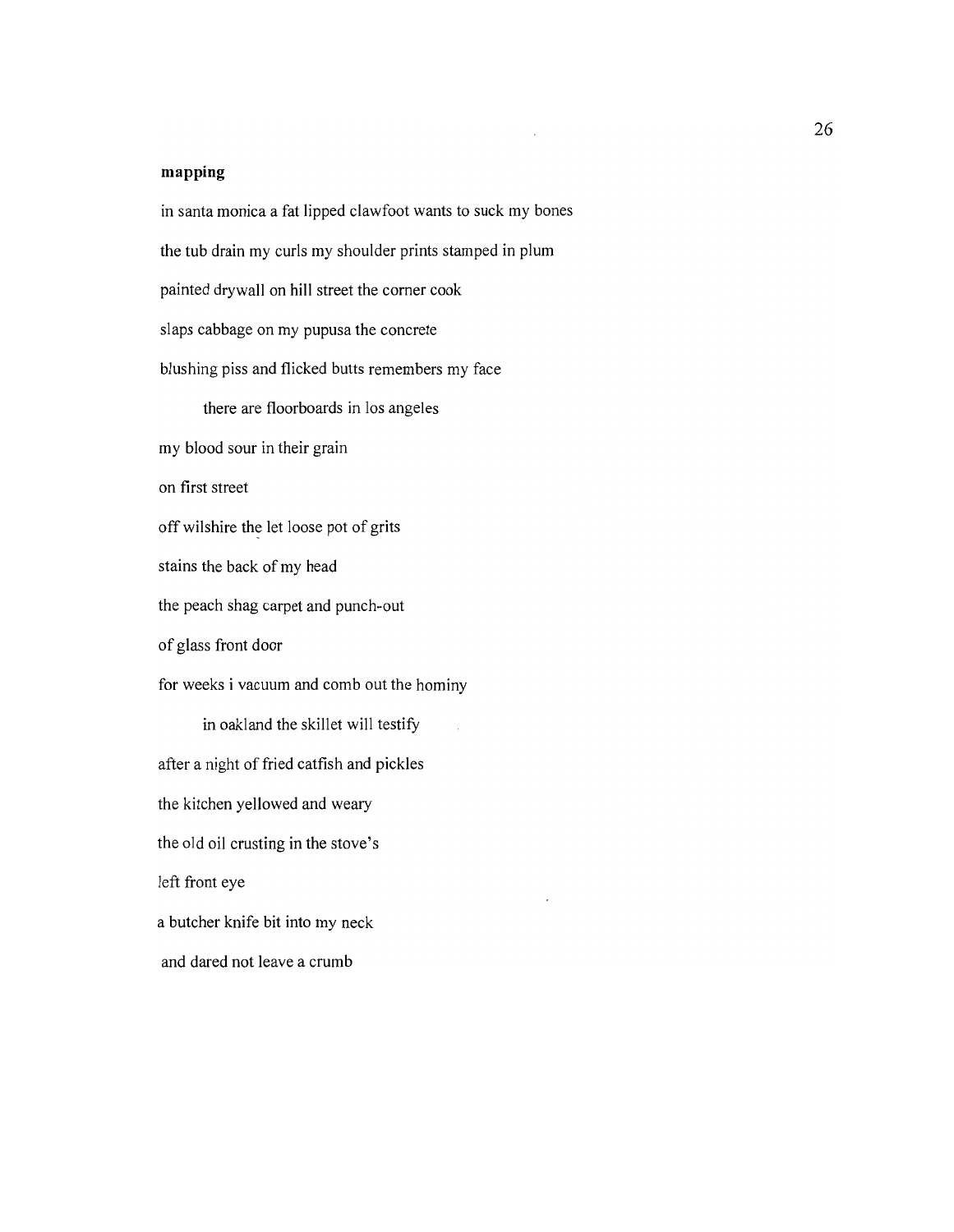### **soul brotha numba one**

now here u come bustin outta augusta clay face curler set conk an bouffant u come out louis jordan's tenor swing and jump up u come wit a bag of tricks buttah dancin inna middle

of little richard's boogie woogie

talkin bout pleeeeeez pleeeeez

for an hour man u come out yo dusty mother of a truck into carolina tire shot out window allover yo front seat lookin for the ricochet the dope and the pig that got u runnin

youza big mouthed slew foot sonofabitch

you make the girls wet woo the white folk shoutin and screamin bout who u iz an what u got u get ah feet movin u get ah heart get on yo knees an grease the mic wit yo midnight magic sweat yo bent low soul back draped **in** glitter yo pulpit grit baritone

youza blk revolutionary sonofabitch

we wanna touch yo cape we wanna be blk an get loud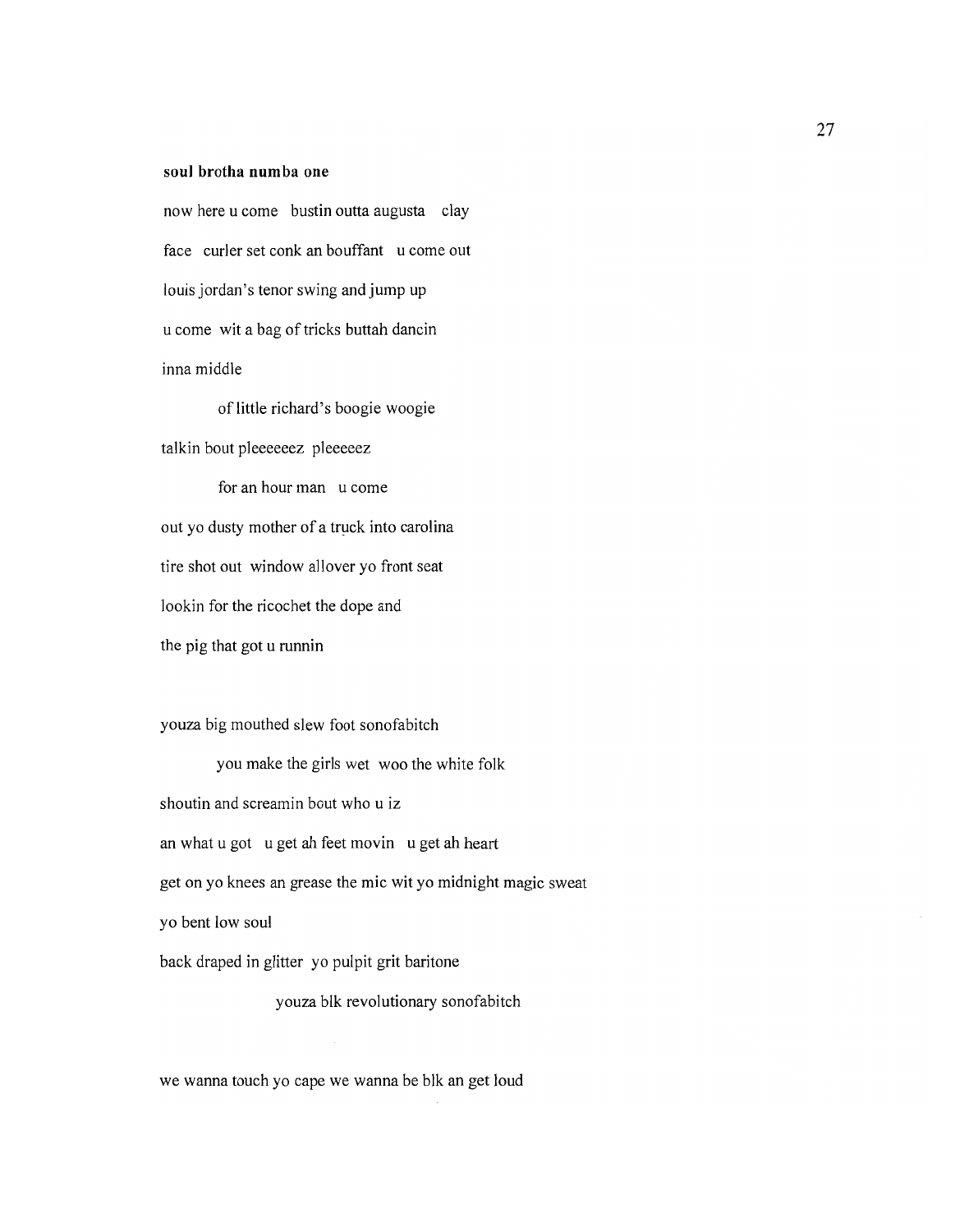and get up and get nappy we wanna be proud and knot into fists

papa iz we together or we ain't u squiggle footin cross the stage alladeez years cross so and so face she gotta fat lip u gotta slap of pomade in yo hand slickin back da kink

when u die it's a sold out show allaharlem lineup and wrap round the apollo way up to  $130^{th}$  street for days and days mournin the power in yo blk skin yo dazzlin cape yo sequined shoes yo gold casket concert televised coast to coast the moans of blk folk

pleeeeeez man pleeeez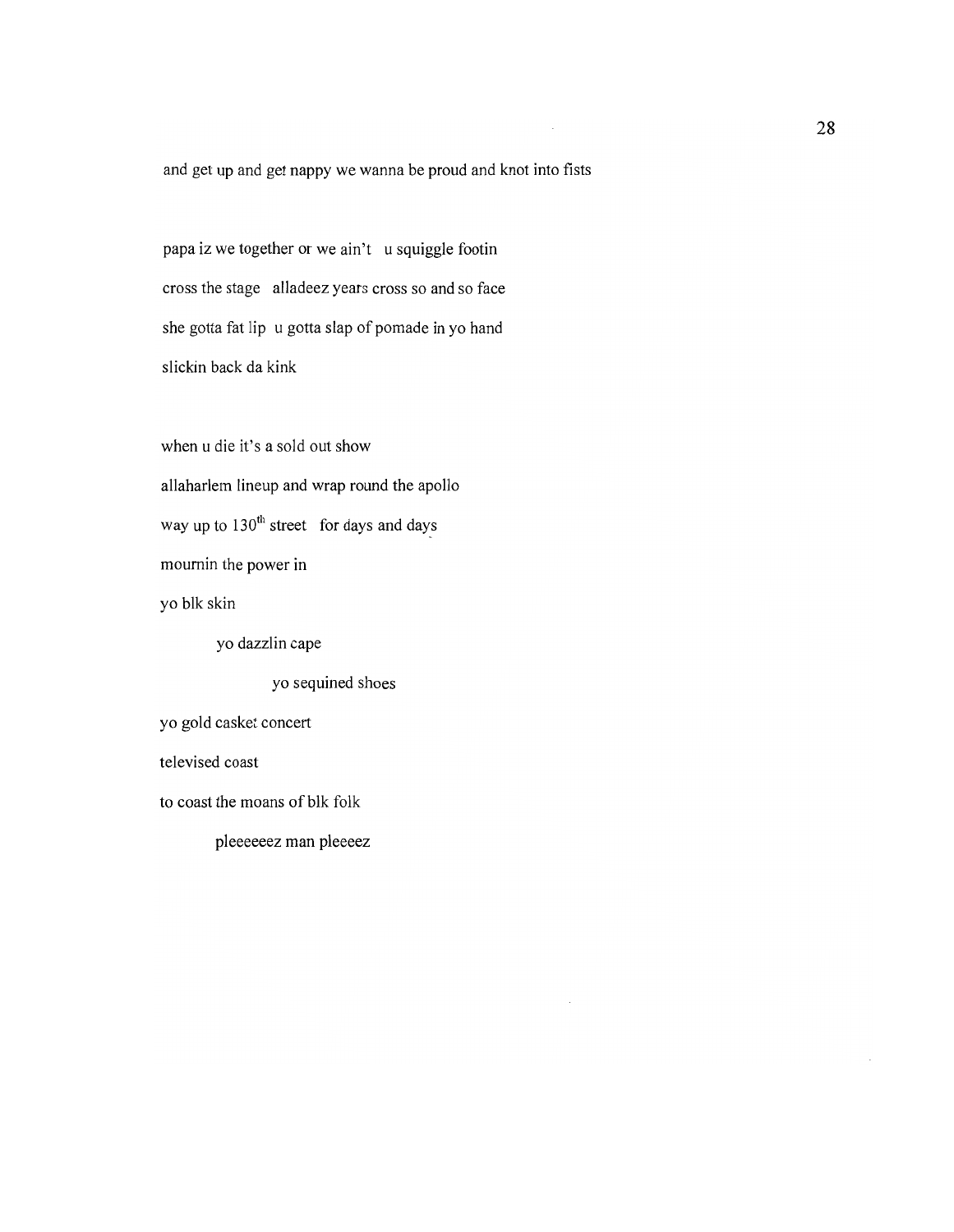### **resurrection**

uncle when they burn your body i am only nine and believe you have been properly blessed let go in carolina welcomed into the atlantic i believe you will reappear like a scroll of love notes tucked into a soda bottle you will foot it on other shores a virgin island or cayman the antilles perhaps havana perhaps you will fly back to god like a sparrow or angels eye for years i wait for an ash to wash up for your ghost to crest like neptune perhaps you will rise up and explode

become a super nova

a cluster of winking stars

uncle let me mourn your organs and limbs let me plant what is left in my front yard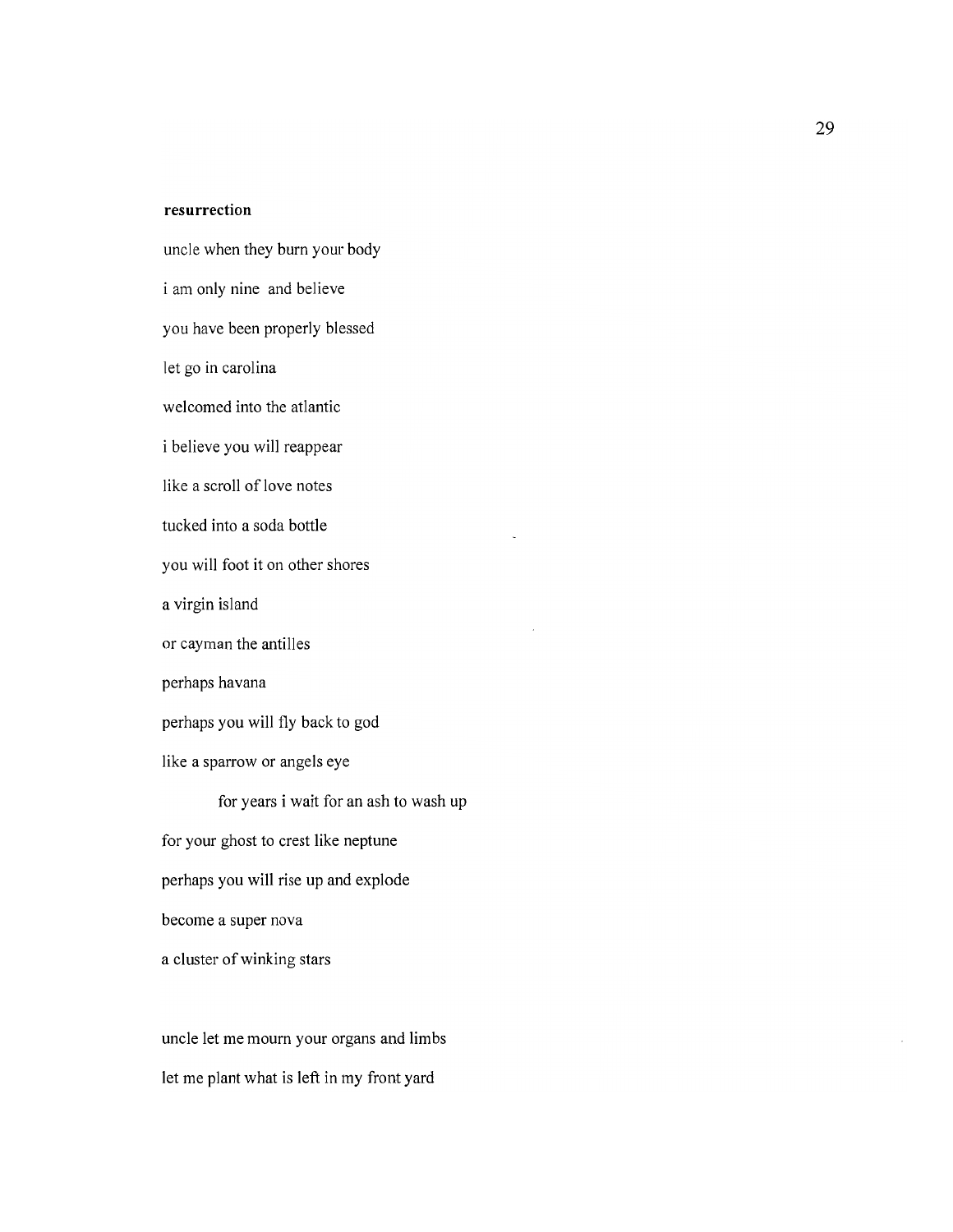let the rain kneel in memoriam

let me find you in a shade flower

a bleeding heart or lenten rose

i have tended the ground

poured water over

dirt cinders and bone

tell me what will grow now